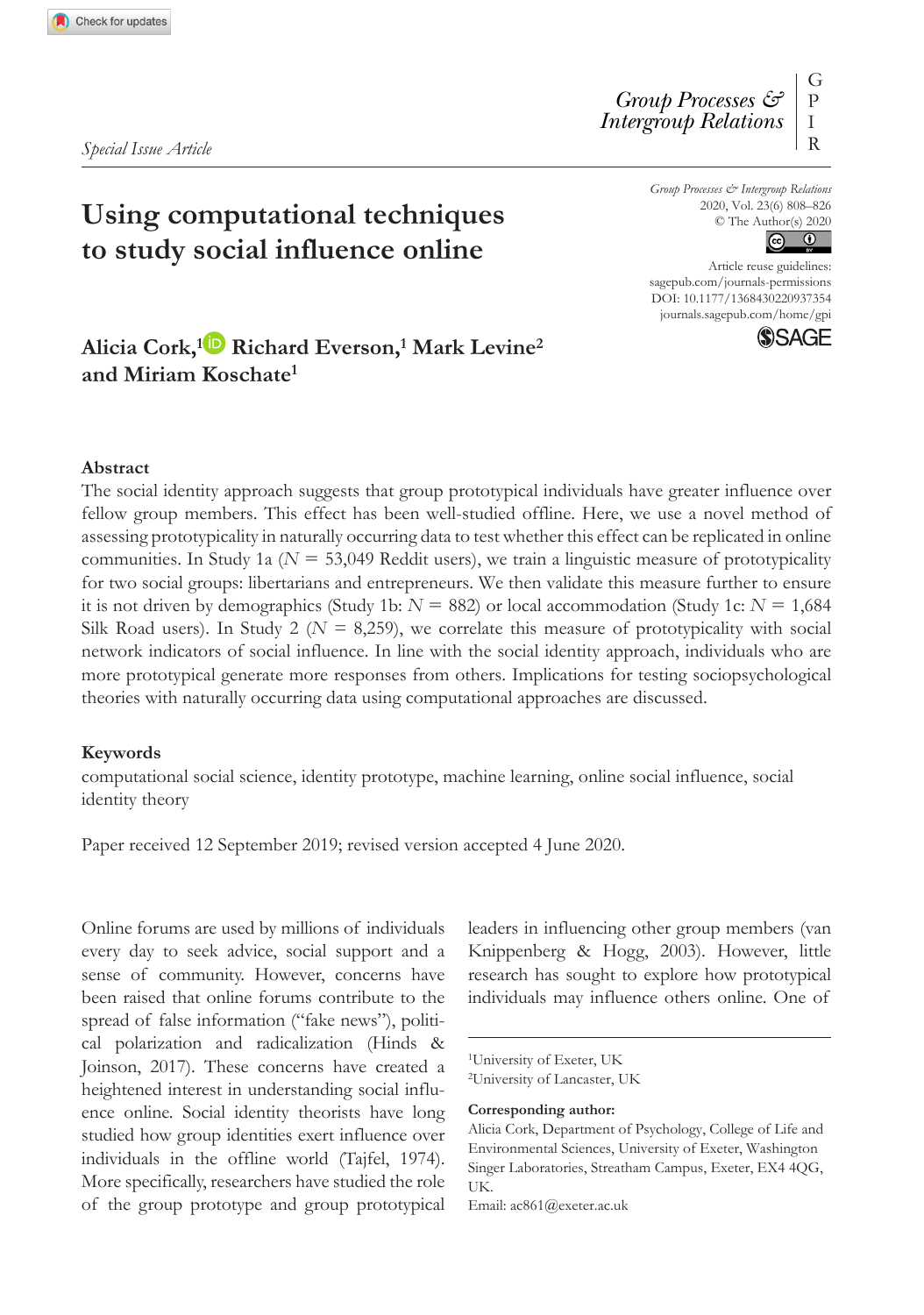the primary barriers to studying group processes online from a sociopsychological perspective has been the lack of methodology for measuring social identity constructs without utilizing selfreport survey data. In this article, we build upon a novel method by Koschate et al. (2019) to assess group prototypicality in online text data. This allows us to test whether prototypicality relates to social influence in online forums using naturally occurring behavioral data such as linguistic and social network indicators rather than self-report measures.

# *Social Identity Approach to Social Influence*

Self-categorization theorists suggest that when individuals categorize themselves as a group member, they are influenced by the group's social norms and therefore tend to behave in group prototypical ways (Turner et al., 1987). The group's prototype provides a blueprint for how to behave and can provide clarity especially for those experiencing uncertainty (Hogg, 2012). A prototype refers to the quintessential representation of a particular social identity; prototypes define the characteristics, behaviors and attitudes of a particular group, as distinguished from other groups (Hogg, 2001). Thus, when an individual self-categorizes with a group, they evaluate the extent to which they belong within the group by comparing themselves to the prototype (Hogg & Reid, 2006).

The link between leader prototypicality and social influence has been studied in the offline realm for decades (van Knippenberg, 2011); however, this link remains understudied online. Offline research has indicated that leaders derive influence as other group members perceive them to embody and represent what is group prototypical (Hogg, 2001; Hogg & van Knippenberg, 2003; van Knippenberg & Hogg, 2003). In turn, group members are more trusting of those perceived as group prototypical due to the assumption that more prototypical leaders have greater motivation to pursue the interests of the group (Giessner & van Knippenberg, 2008; van Knippenberg & van Knippenberg, 2005). Additionally, leader emergence research has suggested that in groups with no defined leader, individuals who are perceived as more prototypical have a greater likelihood of emerging as leaders (Fielding & Hogg, 1997). This is because other group members turn to those perceived to be prototypical, especially when risky decisions need to be made (van Knippenberg et al., 2000).

# *Current Online Social Influence Approaches*

Whilst there is an abundance of research into the underlying mechanisms of influential leaders offline, this comprehensive understanding of leadership and influence is yet to be applied online. In online studies of social influence and leadership, influence research has focused on understanding how connections and interactions between individuals enable us to gauge which users are most influential (see Peng et al., 2018 for a review). This approach falls into the domain of social network analysis. Metrics included in the computation of influence within this literature are: the number of interactions between users (Yang et al., 2010), novelty of information that a user provides to the network (Song et al., 2007), density of connections between individuals (Zhou & Liu, 2015), and topical expertise (Munger & Zhao, 2015). A large proportion of this literature is also devoted to understanding how the structure and topology of social networks impacts diffusion of information throughout the network (for example, Wang et al., 2013).

However, social network analysis identifies influential individuals from a purely mathematical perspective. Through analysis of the structure of networks and the connections between users, the network-based approach is able to identify key nodes that may impact the diffusion of information through a network (see Razaque et al., 2019 for a review). However, we argue that by taking the sociopsychological reality of individuals into account, we can gain greater understanding into the social dynamics of online groups.

Thus, this research aims to combine group prototypicality research with social network analysis in order to understand whether the relationship between group prototypicality and social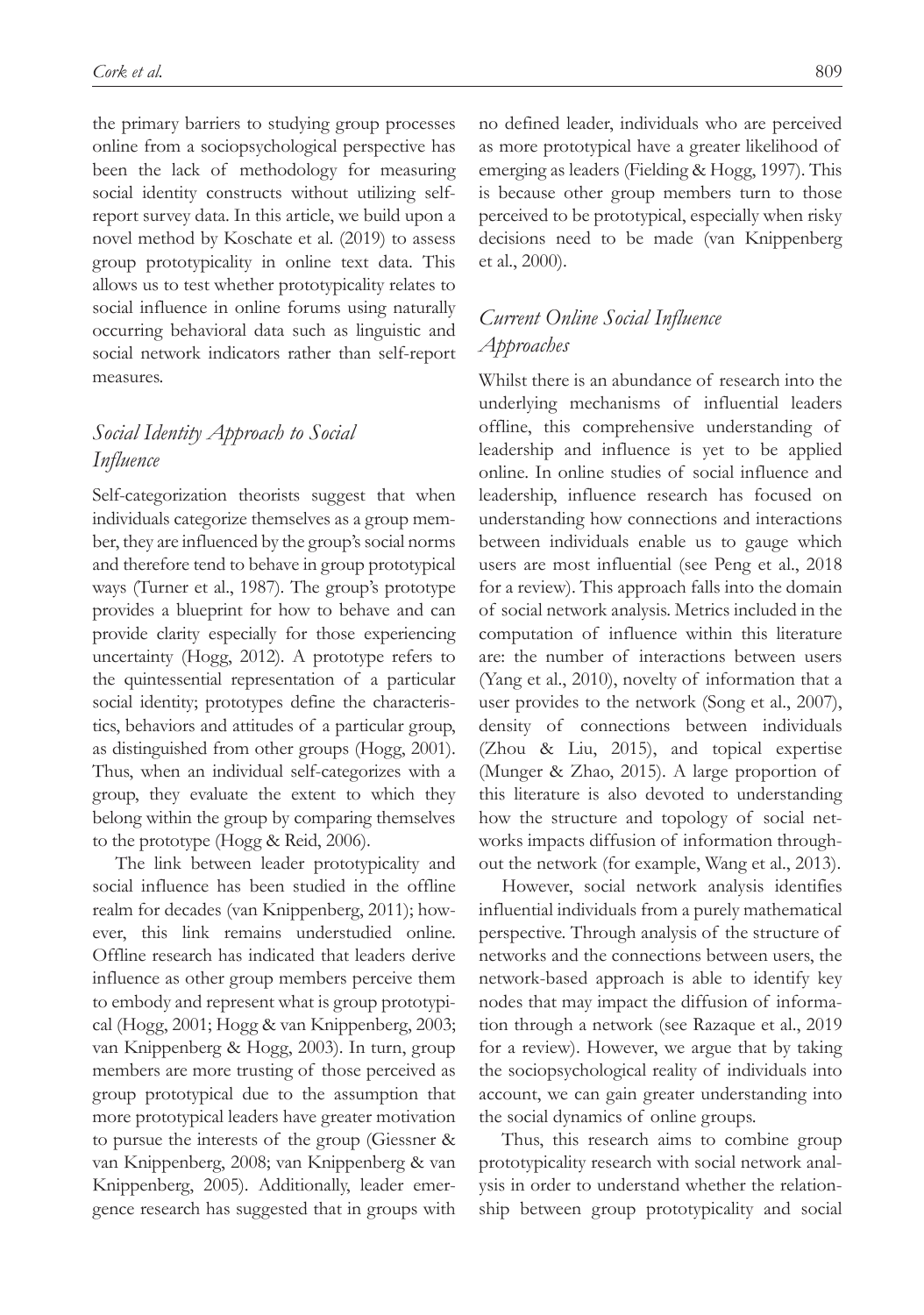influence transfers to the online realm. This research also demonstrates the importance of interdisciplinary work using data sources not commonly utilized within psychological research. By using naturally occurring data, we can observe real-world behaviors from a large number of individuals free from demand characteristics. Further, we also illustrate the value of psychological theory in domains primarily focused on using advanced, data-driven mathematical techniques to model social processes.

### *Social Identity Theory Online*

One theory used to study online behavior through a social identity lens is the Social Identity model of Deindividuation Effects (SIDE; Reicher et al., 1995). The SIDE model posits that individuals communicating online tend to experience greater depersonalization due to the anonymity afforded by the online environment. Consequently, this anonymity results in an overestimation of the perceived similarities between members of an online community (Postmes et al., 2001). This is explained by the limited number of social cues that are available during online interactions. Therefore, individuals are viewed, and view themselves, in terms of their shared social identities as opposed to multifaceted, unique personal identities (Postmes et al., 2001). Further, the SIDE model also comprises a strategic component; this refers to the enactment of social identities or the "purposeful expression (or suppression) of behaviors relevant to those norms conventionally associated with a salient social identity" (Klein et al., 2007, p. 30). This component of the SIDE model is associated with social identity consolidation, namely the process of securing one's place within a group (Klein et al., 2007). In online settings, it becomes important for individuals to accurately convey their social identity in order to gain acceptance as one of the ingroup. Consequently, based on the idea that individuals conversing online are highly motivated to secure their place within a group, online data become a rich resource for studying social identity processes in a naturalistic environment.

It therefore follows that, based on the idea that individuals are motivated to communicate their social identities online, it will be possible to detect salient social identities using online behavioral data. In research by Koschate et al. (2019), the prototypical linguistic style of group members is used to detect the salience of either a parent or feminist identity. Whilst using forum as a proxy for identity salience, they demonstrate that it is possible to predict which forum a post originated in based only on linguistic style features. Further, they cross-validate this methodology in an offline experiment where identity salience is manipulated, finding that their classifier (trained online) is able to correctly predict which identity was made salient at the point of writing. This research introduces the idea that we can work backwards from context-dependent, homogeneous ingroup behavior in order to study social identities online.

Koschate et al.'s approach combines knowledge from the psycholinguistic tradition, which suggests individuals unintentionally reveal cues about their psychological reality through variations in their linguistic style (Tausczik & Pennebaker, 2010), with knowledge from self-categorization theory, which suggests that the behavior of group members is impacted by the social norms of the groups to which they belong (Turner et al., 1987; Turner & Oakes, 1986). Prior psycholinguistic research has concentrated on determining differences in communication style between different genders (Newman et al., 2008), ages (Löckenhoff et al., 2008) and personalities (Mairesse et al., 2007; Pennebaker et al., 2005). However, for the most part, it is assumed that individuals write in relatively stable and invariable ways based on the groups to which they belong (e.g., male or Democrat) (Newman et al., 2008; Sylwester & Purver, 2015). Yet, the social identity approach to linguistic style appreciates that individuals may identify with many different social groups which influence behavior *only* when those identities are salient (Turner, 1982). Other than the research of Koschate et al., this dynamism of linguistic style remains underresearched within the psycholinguistic tradition (Nguyen et al., 2016). However, it has long been discussed in variationist sociolinguistics.

Variationist sociolinguists suggest individuals shift their linguistic style due to contextual factors;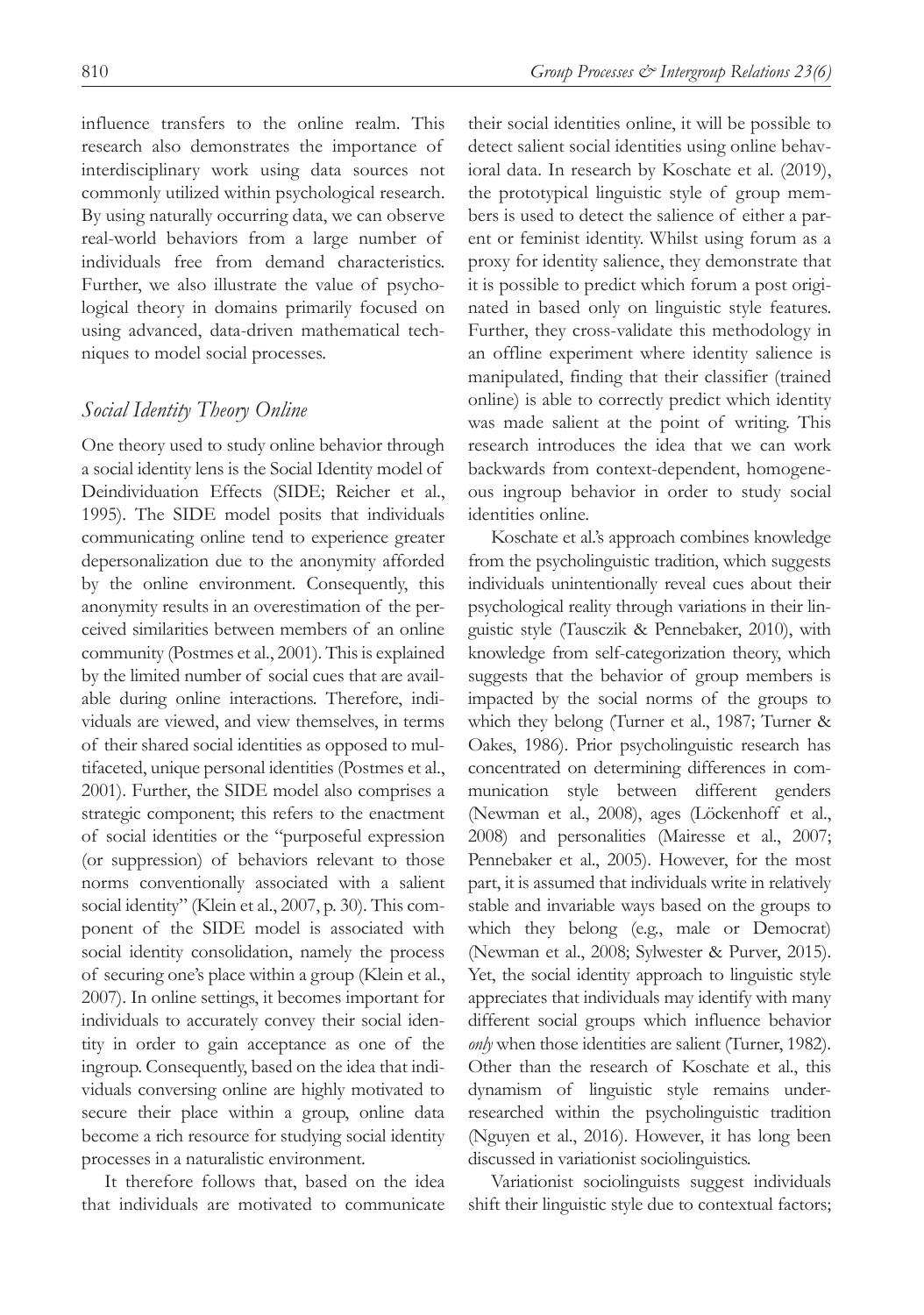in contrast to the psycholinguistic approach, they note an individual's linguistic style is not stable across contexts. There are various theories of when individuals shift their style; some acknowledge the audience as central to shifts to linguistic style (audience design theory; Bell, 1984), others focus on interpersonal relationships (communication accommodation theory; Giles et al., 1991), whilst others view communication purpose as integral to shifts in style (Schilling-Estes, 2002). Whilst all these theories are supported by empirical evidence, the social identity approach to linguistic style suggests identity salience is a key feature that mediates these style shifts. Thus, a change in audience or topic influences which social identity is salient, consequently impacting an individual's communication style.

## **The Present Research**

This research focuses on two social identities hypothesized to be important to those using darknet cryptomarkets (Munksgaard & Demant, 2016). Cryptomarkets are hidden websites which allow for the anonymous sale of illicit goods. Cryptomarkets have been referred to as "eBay[s] for drugs" (Barratt, 2012, p.  $683$ ) – they host multiple sellers, selling multiple products and display customer reviews for each product available (Barratt & Aldridge, 2016). Silk Road was the first cryptomarket to exist on the darknet and was active from February 2011 until October 2013. Since its demise, many other cryptomarkets have risen in its place, with authorities estimating that approximately \$300 million worth of drugs were sold online in 2016 (United Nations Office on Drugs and Crime, 2018). According to previous Silk Road research, libertarians and entrepreneurs were both active during the 32 months that the darknet site was active (Maddox et al., 2016; Masson & Bancroft, 2018; Munksgaard & Demant, 2016), and thus these identities are the focus of our research. Whilst there are likely differences between those who believe libertarian ideals and those who enact their libertarian ideals through drug dealing on cryptomarkets, or similarly between entrepreneurs and those who are

criminal drug vendors, we hypothesize that we can utilize a broader understanding of non-criminal identity prototypes in order to study more niche cryptomarket identities. In the future, we hope the research conducted into these identities on the clearnet can help to identify influential individuals on darknet websites.

In order to study the link between identity prototypicality and social influence online, we first build a model to detect social identities online. Study 1a involves training a machine learning algorithm to determine the group prototypical linguistic style of our two identities (libertarian and entrepreneurial) on a clearnet website (Reddit). In Study 1b, we validate our prototypicality model by excluding demographic differences as an explanation using a within-person design study. In Study 1c, we use data from the Silk Road darknet forum to exclude local accommodation as an explanation for our results. Finally, we apply our model on unseen Reddit data to study the link between our measure of identity prototypicality and influence (Study 2).

# **Study 1a – Training and Developing the Model**

In Study 1a, we trained and validated a decision tree classifier to detect our two social identities – a libertarian identity and an entrepreneur identity – using Reddit data. We hypothesized that, in line with Koschate et al. (2019), it would be possible to accurately differentiate between two social groups based on a group prototypical linguistic style (H1). We then validated our model by testing (1b) whether it could correctly classify posts where the author is the same person (within-person design), and (1c) whether this finding is more than accommodation to local forum norms using data from Silk Road.

## *Method*

*Data Collection.* We first collected data from individuals writing with one of our two identities salient. In line with Koschate et al. (2019), we used forum topic as a proxy for identity salience. We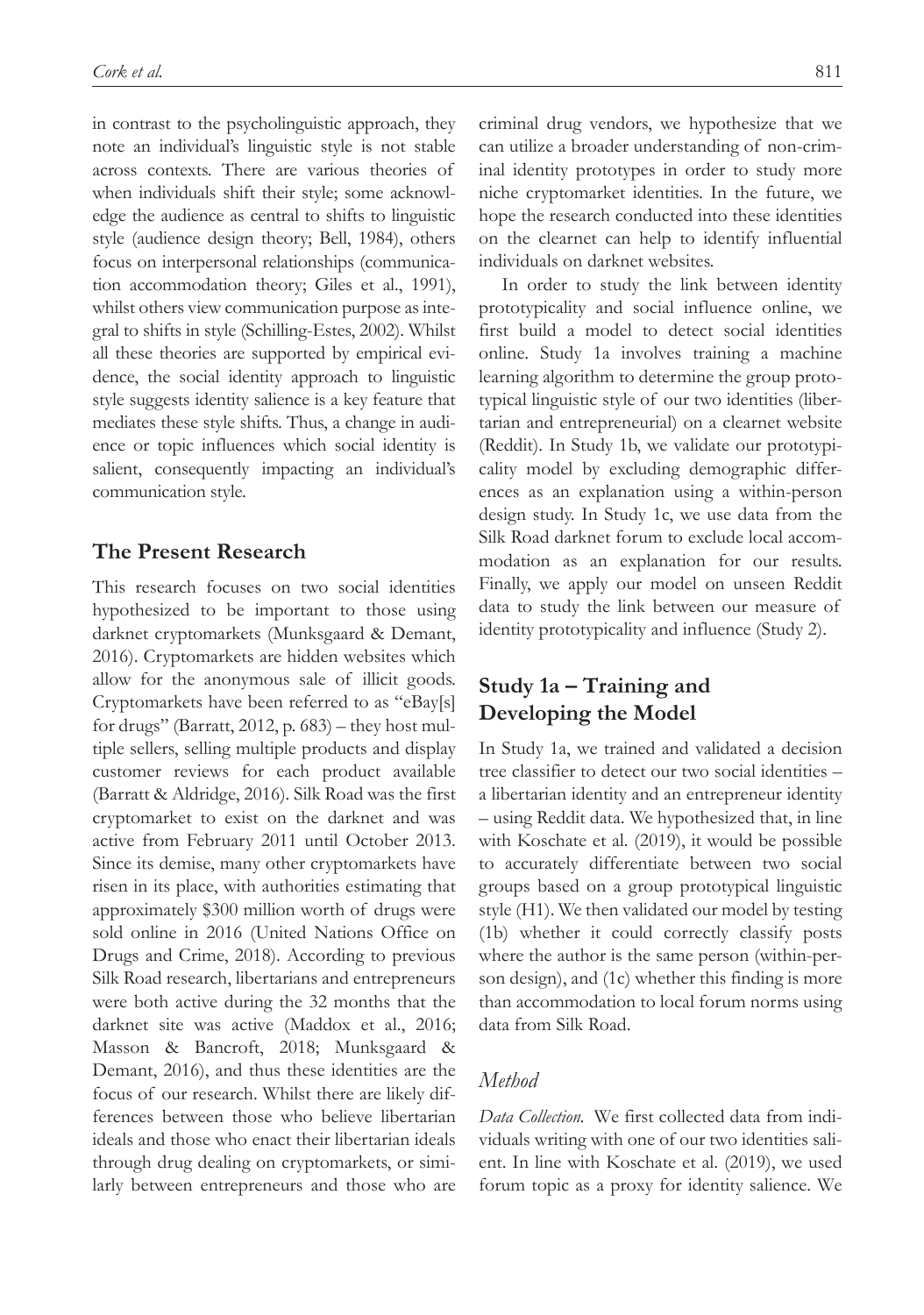assumed that individuals posting in either an entrepreneur forum or a libertarian forum had the respective identities salient at the time of writing. We then trained our classifier to distinguish whether a contribution originated in either of these two forums, thereby creating a model that assesses a group prototypical linguistic style.

After receiving ethical approval from the Departmental Ethics Board, data were collected from the Reddit "Libertarian" and "Entrepreneur" forums, known as "subreddits". Google BigQuery was used to collate the data.

We collected one year's worth of posts and comments for both subreddits. We collected the title, text, URL and author of all posts and comments submitted to the Libertarian and Entrepreneur subreddits in 2018. In total, we collected 1,932,334 contributions to the Entrepreneur and Libertarian subreddits. This comprised 41,933 posts and 334,001 comments to the Entrepreneur subreddit (*n* = 375,934) and 65,048 posts and 1,491,352 comments to the Libertarian subreddit  $(n = 1,556,400)$ .

*Quantification of Linguistic Style.* To linguistically analyze the data, we used Linguistic Inquiry and Word Count software (LIWC) (Pennebaker et al., 2015). LIWC uses a bag-of-words language model, so that word order is ignored. It counts the number of words classified into particular linguistic categories, for example affective words, adverbs, future tense words (see Pennebaker et al., 2015 for further detail) and computes a percentage value for each document, reflecting the proportion of a particular feature in a document. The textual data from each Reddit post was converted into a vector with 41 stylistic features (see online supplemental materials). We define style as the part-of-speech categories that are used widely across different contexts and domains regardless of topic (e.g., pronouns and articles) (Schwartz et al., 2013). Conversely, linguistic categories corresponding to message content (such as "work" or "money") were omitted.

*Data Preparation.* In order to train our model to predict identity salience, it was necessary to exclude any data that may adversely impact our ability to draw robust psychological conclusions (see Table 1). First, we removed posts containing only URLs. Entrepreneur forum moderators aim to remove any posts that contain only links themselves, and so we only removed one post. In the Libertarian subreddit, URLs are frequent and so we removed 52,767 posts at this stage. We then omitted posts and authors that had been deleted or removed by moderators.<sup>1</sup> Next, we removed posts made by bots. Bots are automated scripts used to provide information to users of a subreddit (Massanari, 2016). We removed all submissions containing the word "bot", as bots often identify themselves using phrases such as "I am a bot". We also removed authors with "bot" in their name and the "AutoModerator" in the entrepreneur forum.

Next, we omitted submissions with fewer than 50 words. As outlined above, the linguistic analysis software used in this research is word count software which uses percentages to determine the proportion of words in a text that belong to a specific linguistic category. Consequently, in texts with low word counts, particular categories may be highly over-weighted; for example, in a text with only 10 words, each word is weighted at 10%. As a result of this, it is accepted within psycholinguistics that texts with higher word counts lead to more robust and reliable psychological conclusions (Boyd, 2017). Further, Chung and Pennebaker (2019), the developers of LIWC, advise using a minimum cutoff of 100 words where possible. In practice, word count cut-offs are often lower than this, especially when using sparser social media data (50 words – Bäck et al., 2018; 25 words – Koschate et al., 2019; 45 words – Nelson et al., 2017; 50 words – Petrie et al., 2008; 50 words – Wilson, 2019). Our choice of 50 words was made in order to keep as much data as possible in our analysis, whilst ensuring that the data could be used to draw psychologically meaningful conclusions (Pennebaker Conglomerates Inc., 2017).

After data omission, we had a sample size of *N =* 373,825 (*n =* 286,940 from the Libertarian subreddit and  $n = 86,885$  from the Entrepreneur subreddit; see Analytic Strategy for how we deal with this disparity). In total, there were 27,225 individuals posting in the libertarian forum and 25,824 individuals posting in the entrepreneur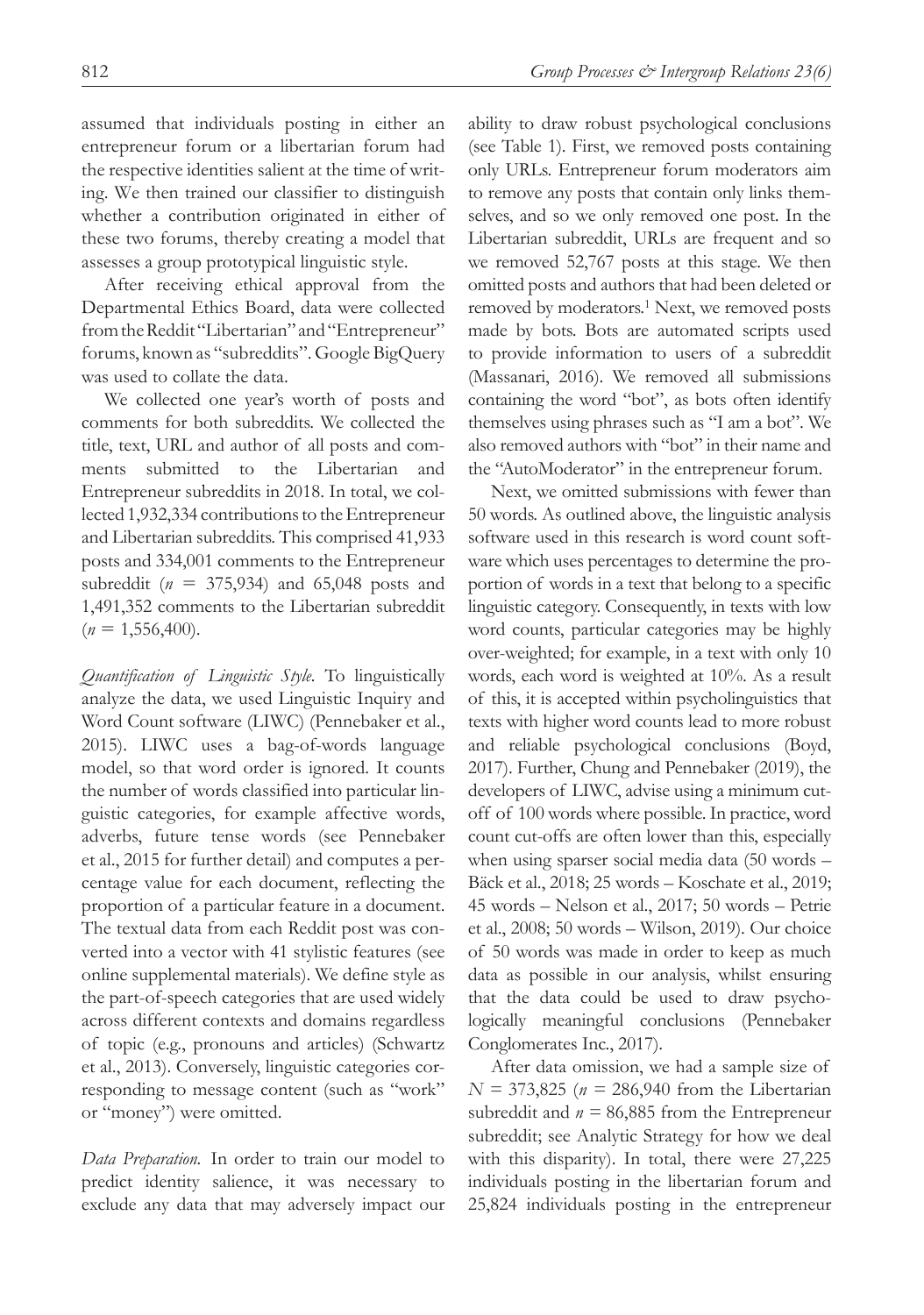|  |  | Table 1. Detail of data preparation process. |  |
|--|--|----------------------------------------------|--|
|  |  |                                              |  |

| Omitted data                |         | Libertarian contributions | Entrepreneur contributions |           |
|-----------------------------|---------|---------------------------|----------------------------|-----------|
|                             | Removed | Remaining                 | Removed                    | Remaining |
| Initial                     |         | 1,556,400                 |                            | 375,934   |
| URL removal                 | 52,767  | 1,503,633                 |                            | 375,933   |
| Deleted/removed submissions | 22,680  | 1,480,953                 | 27,164                     | 348,769   |
| Deleted/removed authors     | 229,383 | 1,251,570                 | 56,620                     | 295,149   |
| Bot removal in text         | 39,878  | 1,211,692                 | 20,653                     | 274,496   |
| Bot removal in author       | 5,818   | 1,205,874                 | 1,172                      | 273,324   |
| Submissions $> 50$ words    | 918,934 | 286,940                   | 186,439                    | 86,885    |
| Total posts                 |         | 4,436                     |                            | 16,203    |
| Total comments              |         | 282,504                   |                            | 70,682    |
| Total                       |         | 286,940                   |                            | 86,885    |

forum. The mean number of words per contribution was 116 ( $Med = 85$ ,  $SD = 102$ ) in the libertarian forum, and 135 ( $Med = 91$ ,  $SD = 194$ ) in the entrepreneur forum.

*Analytic Strategy.* A Random Forest algorithm was used to classify posts as either libertarian or entrepreneur based on patterns in linguistic features. Random Forests are non-parametric, supervised learning methods, comprising multiple decision trees each voting on which class (in our case, forum) a particular datapoint belongs to. Decision trees are trained through repeatedly splitting the dataset into subsets consisting of similar datapoints until each datapoint is classified into pre-specified categories. At each split, the dataset is divided based on the value of one of its features. The resultant model is then tested on previously unseen data in order to gauge how successful the model is at distinguishing between the two classes (forums) based on the features (linguistic style variables).

In traditional Random Forest classifiers, the feature and threshold chosen to split the data are mathematically optimal (see Cutler et al., 2012 for more information). For this research however, we used an Extremely Randomized Trees ("Extra Trees") classifier which chooses the best feature– threshold combination for each split from a small, randomly chosen set (Geurts et al., 2006). In this way, the Extra Trees model is less likely to overfit the training data through a more efficient method of reducing variance and bias within the dataset. Furthermore, due to the randomized procedure of splitting the data, Extra Trees are less computationally expensive.

Imbalanced class sizes can adversely impact a classifier's ability, as merely choosing to classify every post as one of the majority class can still achieve an apparently high accuracy. In order to deal with the imbalanced class sizes of our dataset, we undertook random under-sampling of the majority class whereby we ran the classifier on 75,118 randomly chosen posts taken from the libertarian forum in order to match the 75,118 submissions in the entrepreneur forum. We used the same number of comments  $(n = 70,682)$  and posts  $(n = 4,436)$  in each sample. We repeated this process 10 times to ensure there was no significant variance between each subset of 75,118 libertarian forum submissions.

For the initial analysis, we trained and tested our Extra Trees model using 75,118 posts from both the Libertarian and Entrepreneur subreddits. We entered all 41 LIWC style features into the model. To prevent overfitting and lower the bias of our model, we used *k*-fold cross-validation with  $k = 10$ . In *k*-fold cross validation, a subset (fold) of the data  $(1/10$  in 10-fold cross validation) is held out of the training set and is used to validate the model (see online supplemental materials for more information). In this way, the model is trained on 9/10 of the data, and then validated on the 1/10 that has been held out. This cross-validation is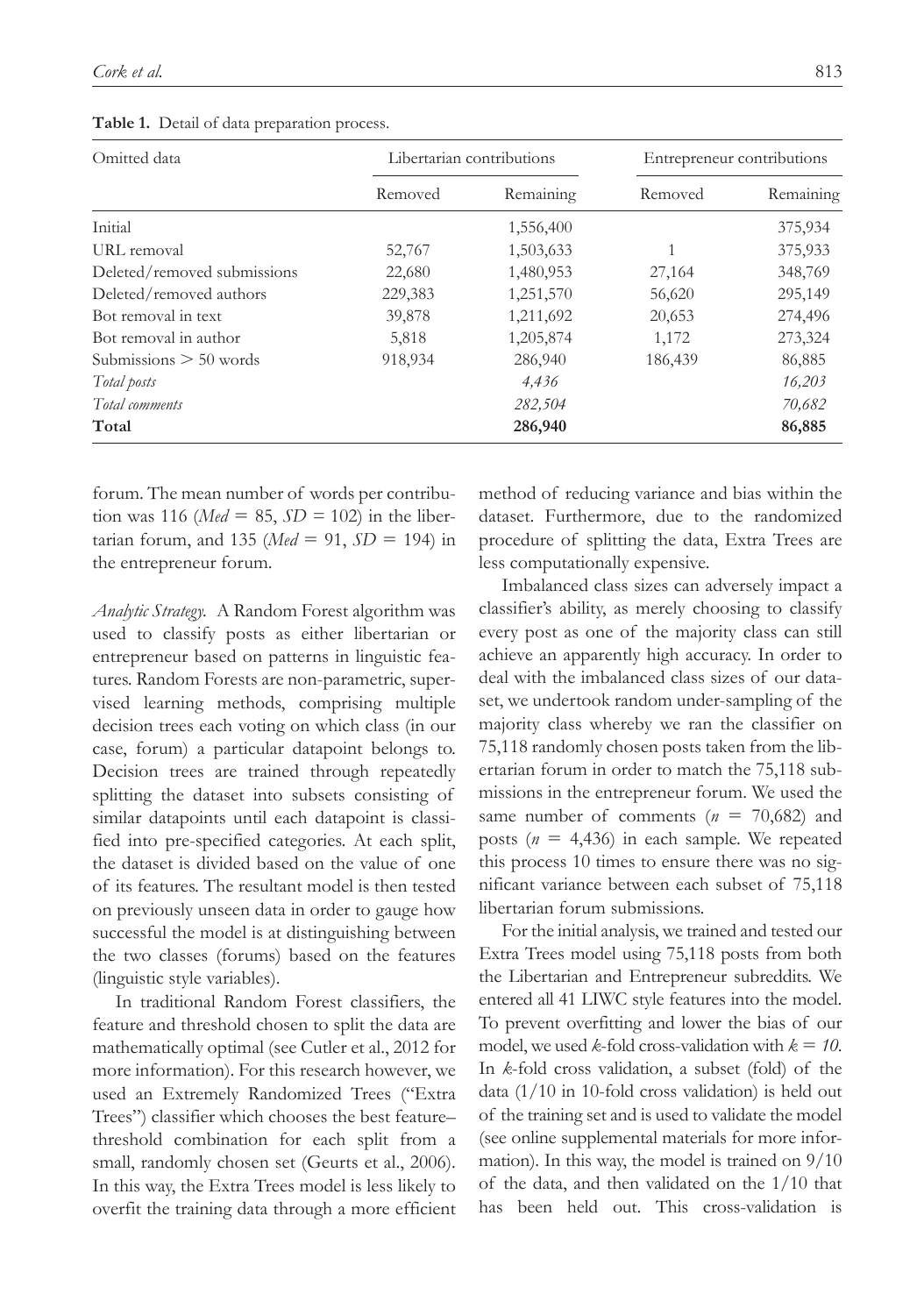completed 10 (*k*) times, until all folds have been held out of the training set and used in validation. Empirical evidence has shown *k*-fold cross-validation using  $k = 5$  or  $k = 10$  yields test error rate estimates that exhibit neither high estimates of bias nor inflated variance (Kuhn & Johnson, 2013).

Further, we also extracted the importance of each of the 41 features entered into our model in order to ascertain which features may be irrelevant or redundant to the classification process (Figure 1). Using redundant features can lead to models that overfit the training data and therefore perform worse during testing. It is therefore important to select the most predictive features.

Through plotting the importance of each feature, it was possible to identify nine features that were more important than the others in the classification process. We therefore repeated the analysis using only the top nine most important features (for more information see the online supplemental materials).

### *Results*

To assess whether random under-sampling was a robust technique to address the imbalanced class sizes, we ascertained how the model performed when a random subset of 75,118 posts was taken from the libertarian forum to match the 75,118 submissions in the entrepreneur forum. Table 2 below indicates the Area Under the (receiver operating characteristic) Curve (AUC) and accuracy scores for the classifier and associated Standard Errors of the Mean (SEMs) on each trial. As evidenced in Table 2, the AUC and standard error of each trial showed little variance, verifying the use of random under-sampling to correct for the class imbalance.

For the main analysis, when training our model on the top nine most important features, the model achieved an AUC of .83 and an accuracy of .76. The confusion matrix below illustrates the percentage of posts that were correctly and incorrectly classified (Figure 2).

### *Discussion*

Our results demonstrate that linguistic style between libertarians and entrepreneurs differs sufficiently enough to detect which group a text stems from, thus finding support for Hypothesis 1. This shows synthesis with Koschate et al. (2019). Moreover, the confusion matrix (Figure 2) indicates that using only nine linguistic features, we are



**Figure 1.** Graph illustrating normalized impurity-based feature importances in classifying forum posts. *Note.* Error bars represent standard deviation (inter-trees variability).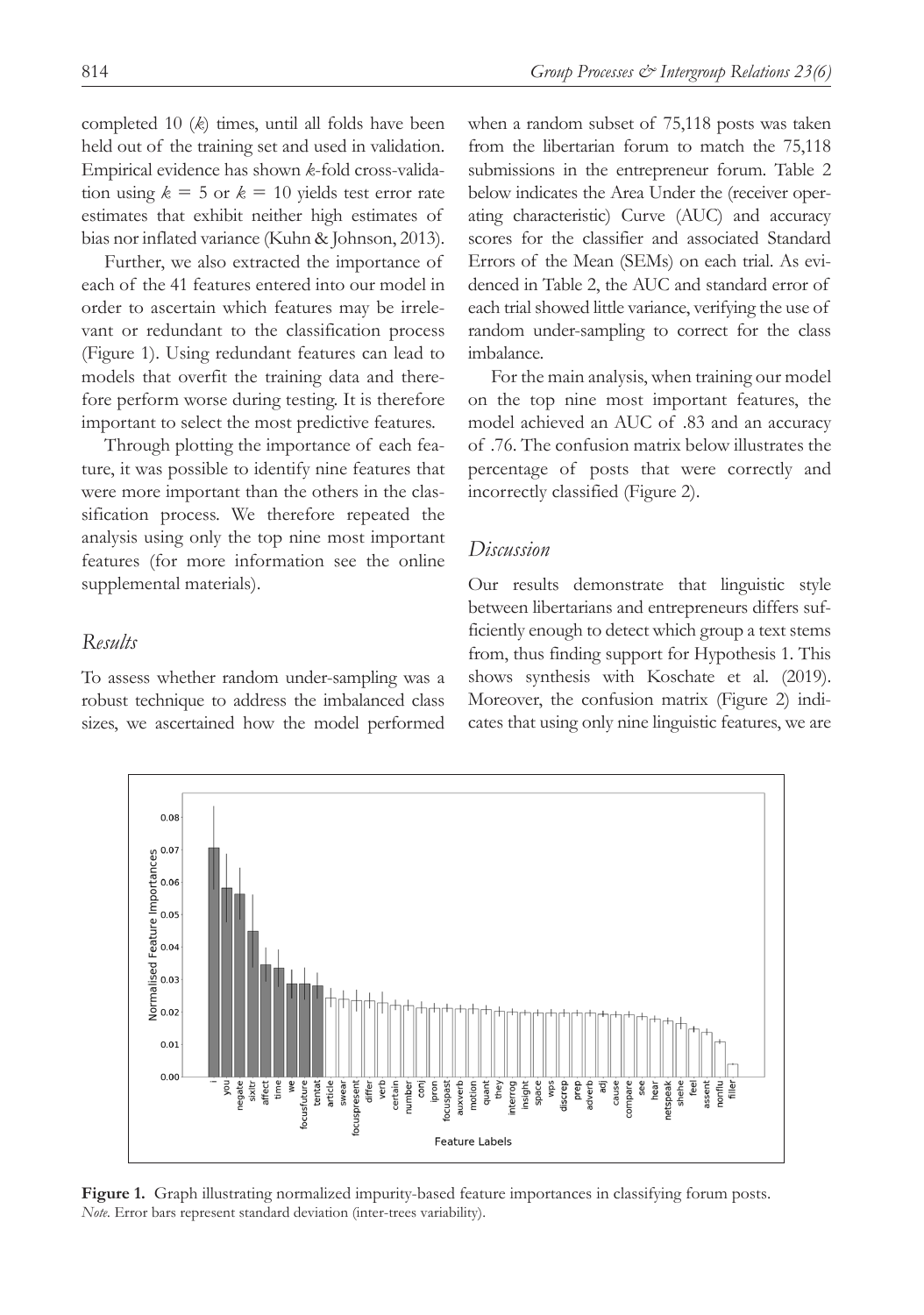| Table 2. Comparison of the mean AUCs and             |
|------------------------------------------------------|
| accuracies with SEMs for each subset of 75,118 posts |
| taken from the entrepreneur forum used in training   |
| the model.                                           |

| Trial          | AUC  | SEM  | Accuracy | <b>SEM</b> |
|----------------|------|------|----------|------------|
| 1              | .857 | .004 | .778     | .005       |
| 2              | .857 | .004 | .779     | .003       |
| 8              | .857 | .004 | .778     | .004       |
| $\overline{4}$ | .856 | .005 | .778     | .004       |
| 5              | .856 | .002 | .777     | .003       |
| 6              | .857 | .003 | .778     | .004       |
| 7              | .856 | .005 | .777     | .006       |
| 8              | .857 | .004 | .779     | .001       |
| 9              | .857 | .004 | .777     | .001       |
| 10             | .857 | .002 | .778     | .004       |
| Mean           | .857 | .004 | .778     | .004       |

*Note*. AUC = Area Under the (receiver operating characteristic) Curve, SEM = Standard Error of the Mean.

|              | Predicted<br>Entrepreneur | Predicted<br>Libertarian |
|--------------|---------------------------|--------------------------|
| Actual       | 77%                       | 23%                      |
| Entrepreneur | (28,943)                  | (8,616)                  |
| Actual       | $25\%$                    | 75%                      |
| Libertarian  | (9,560)                   | (27,999)                 |

**Figure 2.** Confusion rate matrix for nine-feature classifier.

able to correctly classify 77% of entrepreneur posts and 75% of libertarian posts. Thus, the variation in linguistic style between these two identities can be captured  $\sim$  75% of the time using only nine linguistic style features.

However, a possible explanation for this finding is that individuals posting in the libertarian subreddit are demographically different to those posting in the entrepreneurial subreddit. Previous research has highlighted that demographic factors, such as age and gender, may impact linguistic style (Löckenhoff et al., 2008; Newman et al., 2008). In Study 1b, we validate our model by testing it on individuals who have posted in both the libertarian and the entrepreneur forums. By completing a within-person analysis, we are able to exclude stable demographic differences as an explanation for the results of Study 1a.

Further, another possible explanation is that individuals may be accommodating to the style of the forum and thus these results may be platform dependent. Communication accommodation theory (Coupland, 1995; Giles et al., 1991) suggests individuals linguistically converge with those they are in discussion with, and therefore our results may be explained by this accommodation to forum norms. Instead, we propose that individuals have an idea of what is socially normative for their identity (an identity prototype) and thus behave in line with this prototype regardless of the online platform on which they are posting. In order to rule out local accommodation as an explanation for these results, we examine a platform-based explanation in Study 1c.

# **Study 1b – Excluding Demographic Differences**

As outlined above, it is possible that the main driver of linguistic style differences between the libertarian and entrepreneur forums is, in fact, due to demographic differences between the individuals who post in both of these forums. In Study 1b, we hypothesize that our classifier will still differentiate between the prototypical linguistic style of the two social groups even when the text is written by the same individuals (H2).

#### *Method*

*Test Dataset.* To exclude demographic factors, we performed a within-person analysis; we used data from individuals who had posted in both the entrepreneur forum and the libertarian forum. For each individual, we calculated their average linguistic scores from posts in both forums. In total, 441 users contributed submissions of over 50 words to both forums; this gave us a test dataset consisting of  $N = 882$  (441 individuals with two scores each). For the training dataset, we used the remaining submissions from both forums from authors not included in our test set.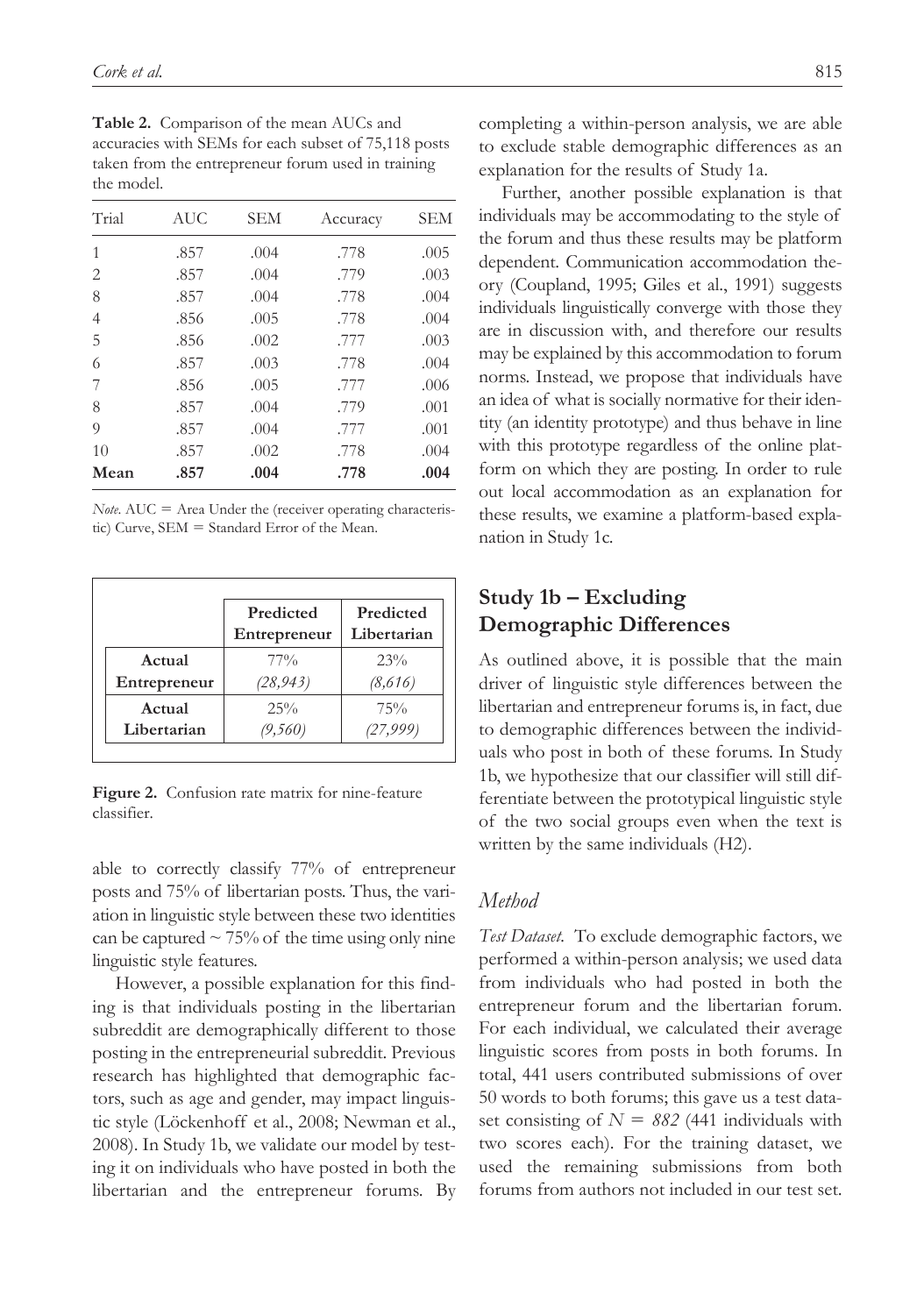After random under-sampling, our training dataset consisted of  $N = 142,320$  posts, with  $n =$ 71,160 from each forum.

*Procedure.* We used the nine-feature model outlined in Study 1a on our within-person test dataset.

### *Results*

When training the classifier using nine datadriven features outlined in Study 1a and testing the classifier on posts from individuals who had posted in both the entrepreneur and the libertarian forum, our classifier achieved an AUC of .781 and an accuracy of .724. The confusion rate matrix (Figure 3), indicates that the classifier was approximately equally successful at classifying libertarian and entrepreneur identities.

### *Discussion*

The results of Study 1b indicate that when we exclude demographics as a possible explanation for the findings of Study 1a, our model is still able to correctly identify which of our two identities was salient at the time of writing.

The results from the within-person analysis suggest it is possible to detect intra-individualistic style shifts using only nine linguistic features. This result validates the model as it illustrates that the classifier can distinguish between the linguistic style of libertarians and entrepreneurs even when we exclude demographics as an explanation. In line with findings from Koschate et al. (2019), the within-participant analysis shows that

|              | Predicted<br>Entrepreneur | Predicted<br>Libertarian |
|--------------|---------------------------|--------------------------|
| Actual       | 75%                       | $25\%$                   |
| Entrepreneur | (329)                     | (112)                    |
| Actual       | 30%                       | 70%                      |
| Libertarian  | (131)                     |                          |

**Figure 3.** Confusion rate matrix for nine-feature classifier when tested on within-person data.

individuals shift their linguistic style according to the social identity that is salient in the social context. This result serves to underline the dynamism and fluidity of linguistic style that is often overlooked.

However, it could still be argued that this finding is just the result of forum users accommodating to local norms. In order to test this possibility, Study 1c examines whether the model is still able to distinguish between identities when tested on data from a different online platform.

## **Study 1c – Excluding Local Norms as an Explanation**

In Study 1c, the primary interest is in understanding whether the results from the previous studies can be explained purely by accommodation to local forum norms. Here, we argue that individuals have a cognitive representation of their social identity which prescribes identity-congruent behavior. More specifically, we hypothesize that our model will still be able to detect prototypical linguistic styles of libertarians and entrepreneurs on a different platform (Silk Road) (H3).

## *Method*

*Test Dataset.* To exclude local norms as an explanation for the results of Studies 1a and 1b, we used data from Silk Road which has been collated and made publicly available by Branwen and colleagues (2015). Two forums were identified that linked strongly to the libertarian and entrepreneur social identities: the "Vendor Roundtable" forum and the "Philosophy, Economics and Justice" forum (Munksgaard & Demant, 2016). The Vendor Roundtable forum consisted of vendors discussing ideas to improve their business models whilst the Philosophy, Economics and Justice forum consisted of political and philosophical discussion related to libertarian ideas. The initial sample consisted of  $N = 20,836$  posts, with 10,780 originating in the Economics, Philosophy and Justice forum and 10,056 originating in the Vendor Roundtable forum. After removing posts with fewer than 50 words, this left *N =* 10,494 posts with *n =* 4,746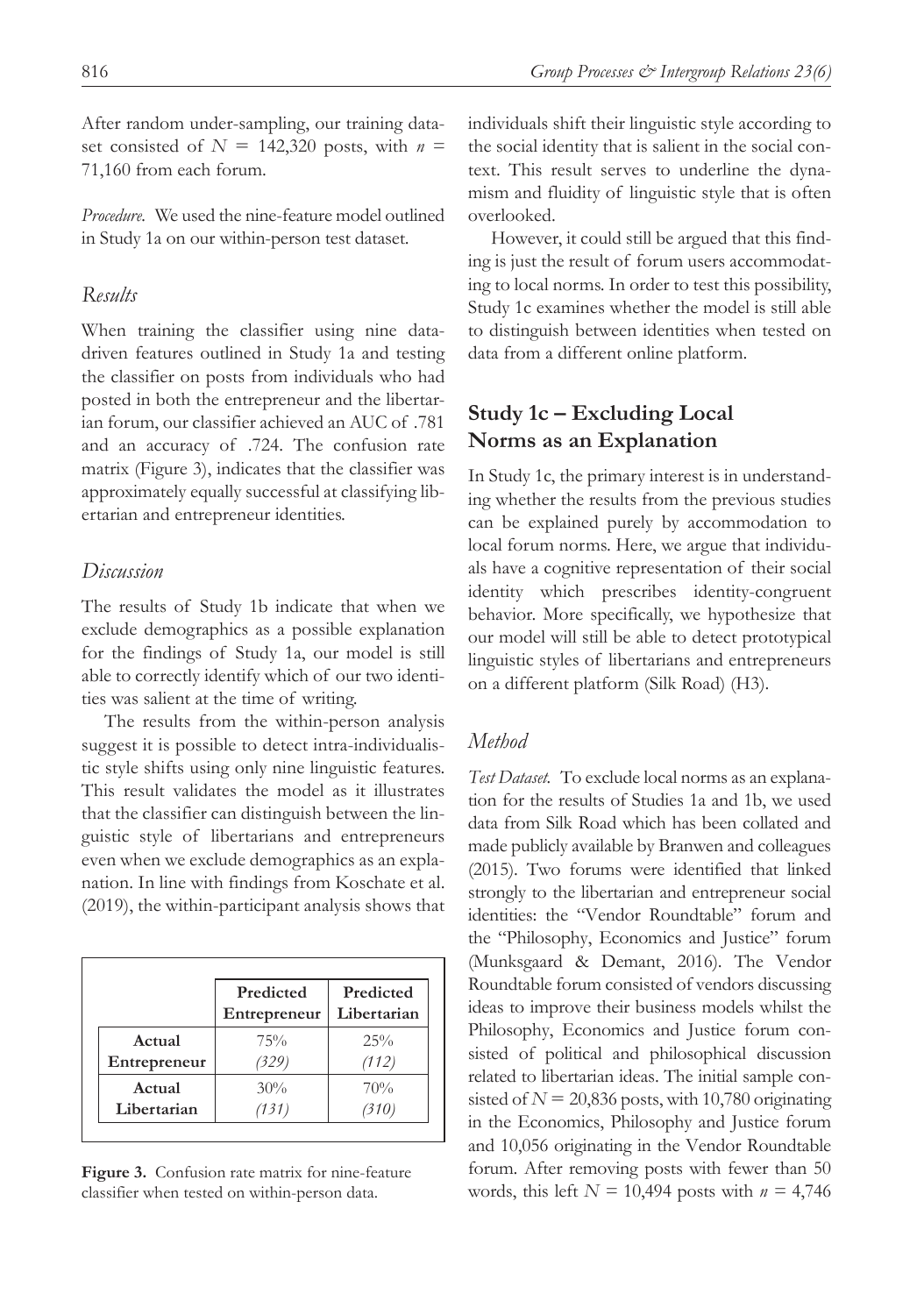|              | Predicted<br>Entrepreneur | Predicted<br>Libertarian |
|--------------|---------------------------|--------------------------|
| Actual       | 69%                       | $31\%$                   |
| Entrepreneur | (3,259)                   | (1, 487)                 |
| Actual       | 45%                       | $55\%$                   |
| Libertarian  | (2,614)                   | (3, 134)                 |

**Figure 4.** Confusion matrix for nine-feature classifier tested on Silk Road data.

posts from 553 users in the Vendor Roundtable forum and  $n = 5,748$  posts from 1,131 users in the Philosophy, Economics and Justice forum.

*Procedure.* We used the Reddit-trained nine-feature model outlined in Study 1a and tested it on the Silk Road dataset.

### *Results*

When using the model trained on nine features, the classifier achieved an AUC of .65, and an accuracy of .61. Further inspection of the confusion rate matrix (Figure 4) suggests that the classifier is better at classifying entrepreneurs than libertarians; the classifier correctly classifies 69% of entrepreneurs, but only 55% of libertarians.

#### *Discussion*

By testing our model on data taken from Silk Road, we were able to explore whether the results of Studies 1a and 1b could be explained by accommodation to local norms. The results of Study 1c indicated that when using a Reddittrained classifier on Silk Road data, the classifier was still able to distinguish between our two identities 65% of the time. However, further inspection of the confusion matrix revealed that a significant proportion of the libertarian posts were being misclassified as entrepreneur.

Nonetheless, the aim of this study was to indicate that the results of Study 1a and 1b are explained by more than just local norms. The fact that the classifier is able to classify both identities at a higher rate than chance (50%), indicates that local norms alone cannot explain the findings in Study 1a and 1b. Nevertheless, one way to improve upon this methodology in future may be to use multiple data sources to distinguish between linguistic features that are locally important and others that are more globally important.

Further, the difficulty in predicting libertarian identities on Silk Road may be because Silk Road libertarians are influenced by a different prototype than the libertarians on Reddit. In this study, we assumed that we could utilize a broader understanding of the identity prototypes in order to classify identities on Silk Road. However, the findings of this analysis suggest that there may be something unique about libertarian identities on Silk Road that our classifier is not currently capturing. For example, it could be argued that libertarians on Silk Road are more extreme in their identities than those using Reddit. This explanation is in line with the interview-based research of Maddox et al. (2016) who found that darknet cryptomarkets "facilitate a shared experience of personal freedom within a libertarian philosophical framework" (p. 111). In this way, being present on Silk Road is a libertarian act of rebellion against the rules of society and thus likely attracts a more "extreme" libertarian than those debating ideas on Reddit.

Nonetheless, the possible discrepancy between Silk Road and Reddit libertarians points to a novel way of comparing the similarity of identity prototypes through language analysis. In order to further understand how libertarians operating on Silk Road may perceive their social identities, we could use classifiers trained on other similar identities, such as anarchists or intellectuals, in order to understand which identity-prototypical communication style is closest to that of the Silk Road libertarians. In turn, this could enable further insight into the social identity prototypes of individuals operating in criminal spaces.

# **Study 2 – Identity Prototypicality and Social Influence Online**

Having determined that our classifier can predict identity between groups, within individuals and is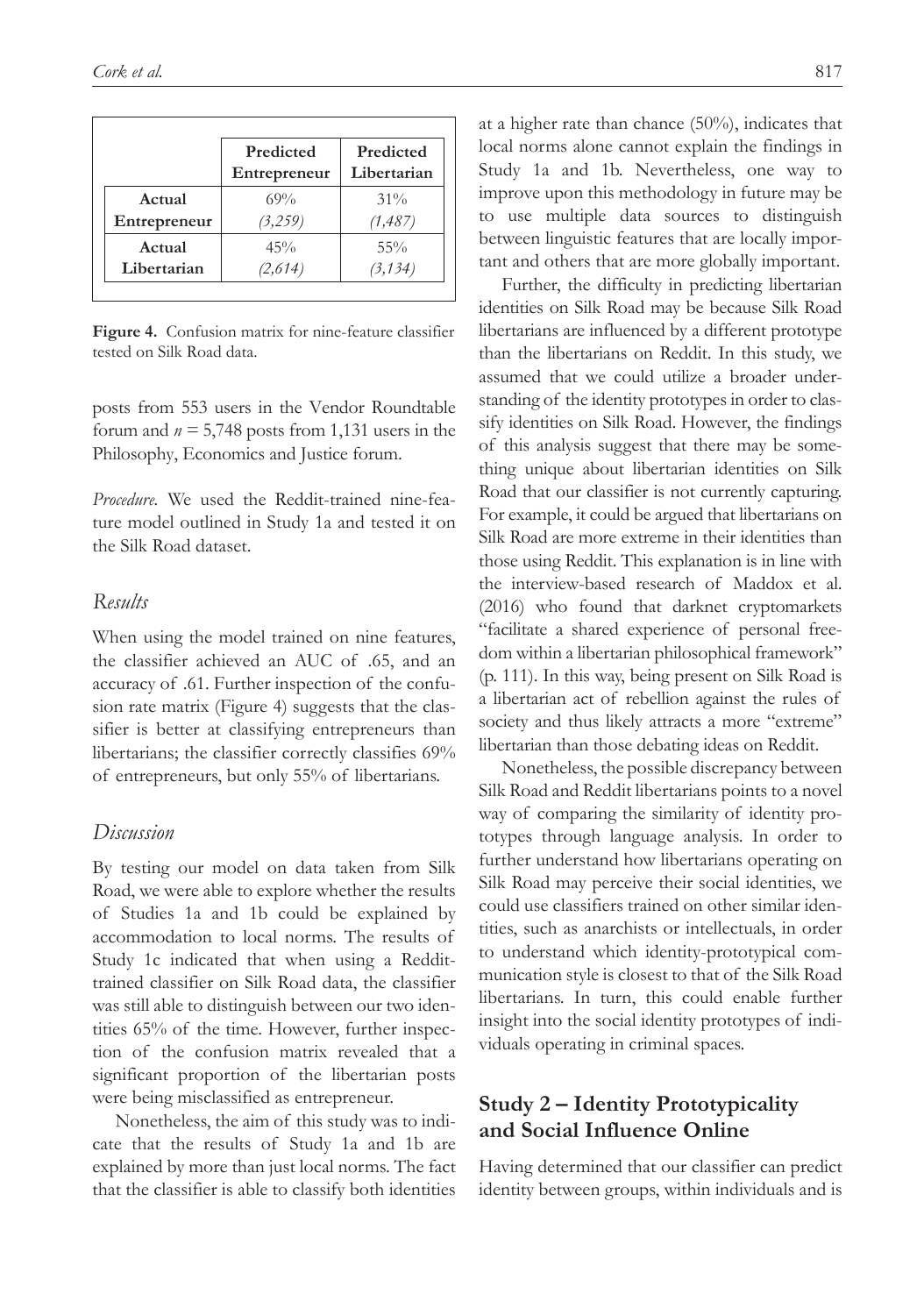capturing something more than just local accommodation, we then sought to use this classifier to study the link between identity prototypicality and influence online. According to social identity theory, individuals who are more group prototypical can exert a disproportionate amount of influence over other group members (Hogg, 2001). This is because individuals who are perceived as prototypical members of the group are trusted as reliable sources of information about the group identity (Hogg et al., 2012).

In the wealth of literature that has sought to understand the link between the perception of prototypicality and leadership effectiveness (see Barreto & Hogg, 2017 for a meta-analysis), perceptions of prototypicality have been measured through self-report methodologies. In some studies, participants are asked to rate how prototypical they perceive a group leader to be and then to rate leadership qualities such as effectiveness and trust (Hirst et al., 2009; van Knippenberg et al., 2008). In others, individuals are simply told how prototypical a leader is and then asked to rate their leadership qualities (Platow & van Knippenberg, 2001). Whilst these studies demonstrate the link between perceived prototypicality and leadership abilities, it is not clear exactly how an individual comes to their perception of another's prototypicality. Further, due to the richness of offline interactions, there could be any number of social cues that influence perceptions of prototypicality. In contrast to this, however, social cues in online interactions are much more limited. Thus, whilst we do not have a cognitive understanding of how individuals come to perceive others' prototypicality, this research looks to examine whether statistical regularities in linguistic style may be used to assess prototypicality.

Previous research has indicated that linguistic style plays a key role in impression formation online. For example, Larrimore et al. (2011) noted that in online peer-to-peer lending environments, use of concrete language (articles and quantifiers) predicted the likelihood of receiving a loan. Additionally, Toma and D'Angelo (2015) found that in online medical communities, forum users were more likely to be perceived as experts if they used more words in their posts, fewer singular

personal pronouns and anxiety-related words, as well as more long words and negations.

Therefore, combining the findings that linguistic style plays a key role in impression formation and, secondly, that individuals online strategically enact their social identities to relevant ingroups (SIDE; Reicher et al., 1995), we predict that prototypical group members are recognized by other group members from their linguistic style. Further, we hypothesize that there will be a positive relationship between linguistic prototypicality and influence within the forum, in line with the findings from offline research (Baretto & Hogg, 2017).

For this study, we will quantify influence using basic measures in order to understand whether this idea is worth further exploration. Previous research looking to identify leaders within online communities has suggested that the number of responses that an individual is able to generate is a key indicator of their influence (or at least influential potential) within a forum-based environment (Huffaker, 2010). Based on this quantification of influence, we hypothesize that prototypical individuals will be able to generate more responses from others compared to those who are less prototypical (H5).

## *Method*

*Data Collection.* For Study 2, we used the classifier outlined in Study 1a to generate prototypicality scores for each individual and then correlated this with measures of influence online. We used the nine-feature classifier from Study 1a to assess the prototypicality of previously unseen Reddit data from March 2019. For the March dataset, we collected the title and text of each post, as well as the author, URL and number of comments. For the comments, we collected the author, text, comment id, parent post id and link id. The link id referred to the id of the top-level post and the parent post id referred to a comment within a thread that someone may be responding to.

The total sample consisted of *N* =172,966 submissions, with  $n = 33,679$  from the Entrepreneur subreddit, and *n* = 139,287 from the Libertarian subreddit. For the linguistic analysis, we applied the same data pre-processing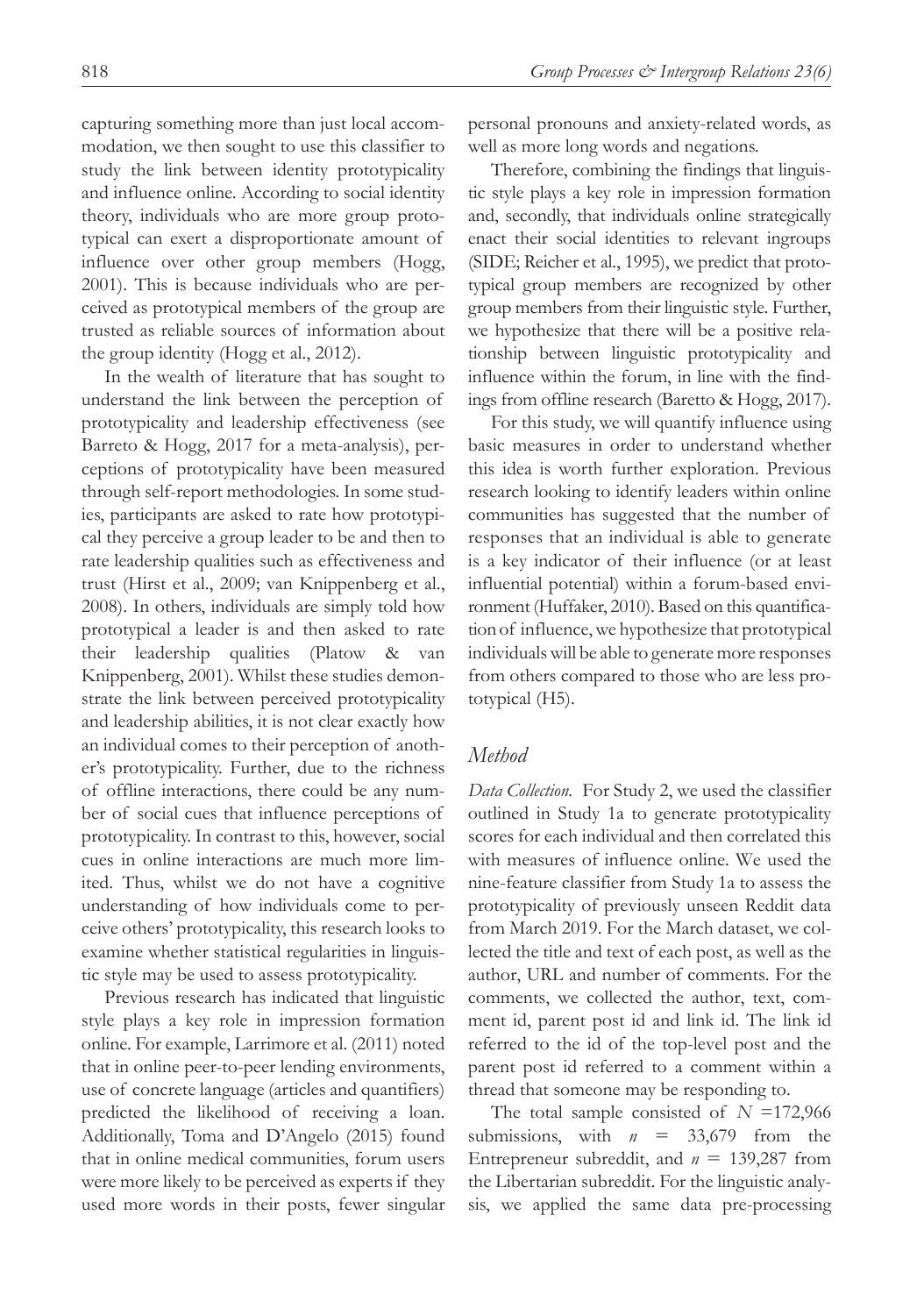| Omitted data                |         | Libertarian contributions | Entrepreneur contributions |           |
|-----------------------------|---------|---------------------------|----------------------------|-----------|
|                             | Removed | Remaining                 | Removed                    | Remaining |
| Initial                     |         | 139,287                   |                            | 33,679    |
| URL removal                 | 3,916   | 135,371                   | $\Omega$                   | 33,679    |
| Deleted/removed submissions | 2,325   | 133,046                   | 3,561                      | 30,118    |
| Deleted/removed authors     | 21,211  | 111,835                   | 4,161                      | 25,957    |
| Bot removal in text         | 3,605   | 108,230                   | 2,069                      | 23,888    |
| Bot removal in author       | 328     | 107,904                   | 49                         | 23,839    |
| Submissions $> 50$ words    | 84,634  | 23,720                    | 16,360                     | 7,479     |
| Total posts                 |         | 461                       |                            | 1,304     |
| Total comments              |         | 23,259                    |                            | 6,175     |
| Total                       |         | 23,720                    |                            | 7,479     |

**Table 3.** Detail of data preparation process.

procedure outlined in Study 1 (see Table 3). This left us with a sample size of 23,720 posts from the libertarian forum (4,917 authors), and 7,479 posts in the entrepreneur forum (3,342 authors). The mean number of words per contribution was 217 (*Med* = 136, *SD =* 264) in the libertarian forum, and 151 (*Med* = 101,  $SD = 186$ ) in the entrepreneur forum.

*Procedure.* To generate prototypicality scores for each individual, we used the classifier outlined in Study 1a. Extra Trees classifiers not only provide a measure of how successfully the model is able to classify posts on aggregate (e.g., AUC/accuracy), but also provide a metric of how strongly each post is classified on a continuous scale. In our model, a score closer to 0 indicates a post is more prototypically libertarian, whereas a score closer to 1 indicates a post is more prototypically entrepreneurial. Using this scale as our dependent variable, we can ascertain whether strongly prototypical individuals are more influential than less prototypical individuals. Having determined a prototypicality score for each post, we calculated the average prototypicality score for each author per forum.

In order to determine how many responses an individual generates, we used the number of comments per post metric provided by Google BiqQuery, as well as centrality measures. To calculate the centrality measures, we derived a network of connections based on who responded to who. In this network, each node represented a user in the forum and an edge between two nodes represented an interaction. We instantiated an edge between two nodes if one user had replied to another user's post or comment. More specifically, we used a directed network approach which meant that if User A commented on User B's post, an edge would exist from A to B, but not from B to A. We decided a directed network approach was more appropriate than an undirected network approach (where the same edges would exist between A and B as between B and A regardless of sender and receiver), in order to distinguish between individuals who have more connections because they receive more incoming comments, and those who have more connections because they comment more on other's posts.

By constructing this network of connected users, we can determine which nodes are most central in the network. An individual's indegree centrality is the number of replies a user receives on all posts and comments. Whilst it is common to use indegree centrality alone as a measure of response generation (Huffaker, 2010) for the current research, we use an individual's indegree centrality divided by their total number of contributions to understand how many responses an individual generates whilst taking into consideration their own posting behavior (Mislove, 2009); we refer to this as a "centrality ratio". For example, a person who has posted once and received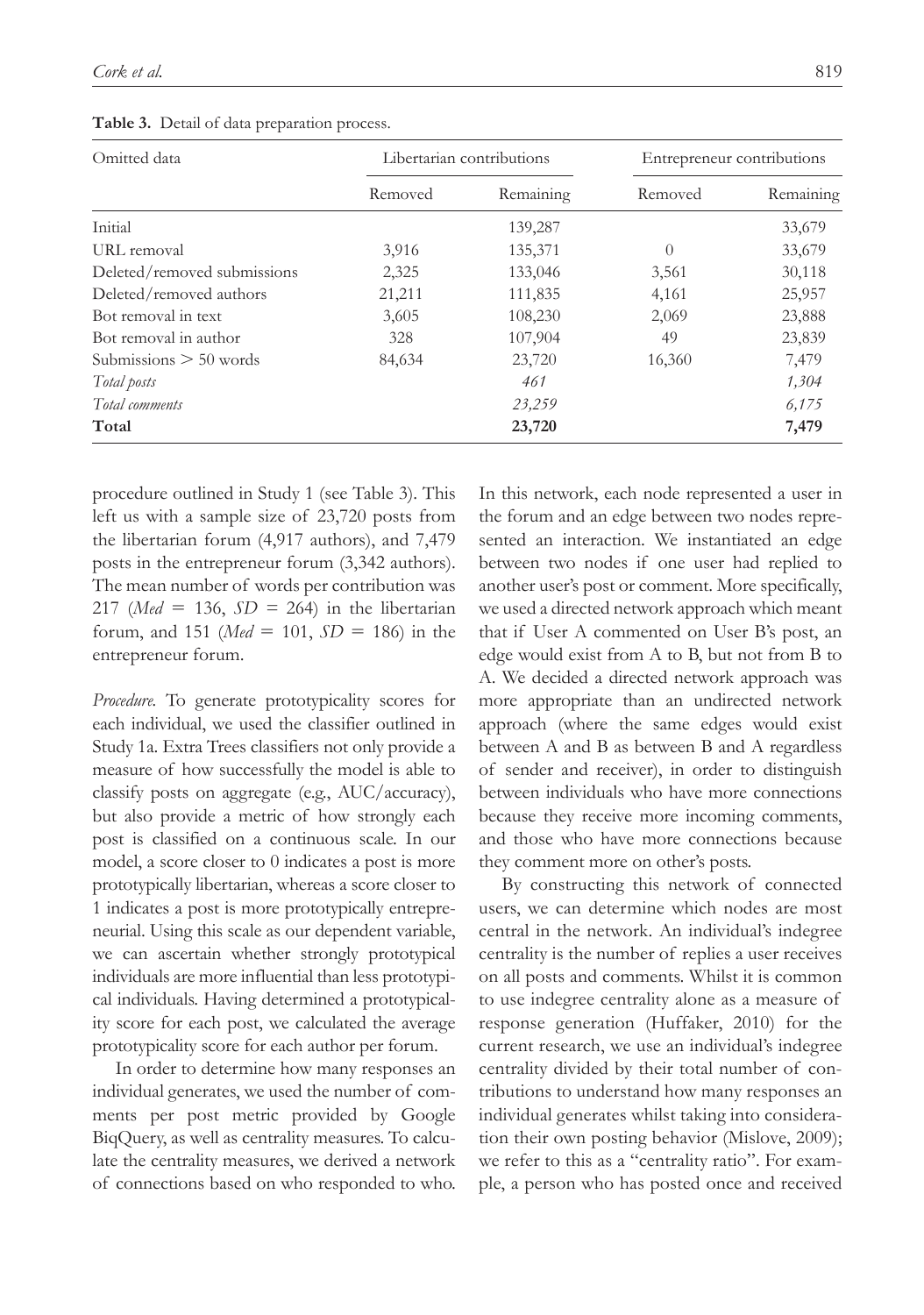four responses would have a centrality ratio of 4, whereas a person who has posted four times and received one response would have a centrality ratio of 0.25. Based on this metric, the higher the centrality ratio the greater the number of responses an individual is able to generate per contribution.

The primary difference between the centrality ratio and number of comments is that the number of comments per post focuses on an individual's ability to generate responses based only on their posts, whereas centrality measures consider whether an individual's comments are also likely to generate responses. In forums with longer discussions, indegree centrality may prove more important in understanding whether an individual's comments are likely to generate further responses. On the other hand, in forums with more of a question–answer format, the number of comments variable may be sufficient for understanding response generation.

To generate centrality measures we used popular software package UCINET (Borgatti et al., 2002). UCINET generates centrality scores by constructing a network of connections and quantifying these connections (for more information see the online supplemental materials). Finally, we calculated the centrality ratio by dividing each author's indegree centrality by their total contributions.

#### *Results*

To assess the relationship between prototypicality and influence, we conducted several Spearman's rank correlations. First, we reverse coded the libertarian prototypicality score, as scores closer to zero unintuitively referred to higher libertarian prototypicality. We then correlated prototypicality scores with centrality ratios and number of comments per post. Using the prototypicality score determined from the nine-feature classifier, in the libertarian forum a statistically significant relationship was observed between linguistic prototypicality and centrality ratio,  $r_s$  (4915) = .07,  $p < .001$ . The relationship between prototypicality and number of comments was in the predicted direction, although did not reach significance,  $r_s(357) = .10, p = .061.2$ 

In the entrepreneur forum, we found no relationship between centrality ratio and prototypicality,  $r_s$  (3340) = -.006,  $p = .744$ ; however, we did find that prototypical individuals received more comments on their posts,  $r_s(1096) = .11, p < .001$ .

To explore the difference in significance between prototypicality and centrality ratio and number of comments, we conducted an independent samples *t*-test to ascertain whether there was a difference in the number of comments per post between the two forums. We found that the number of comments on libertarian threads  $(M = 22.5, SD = 48.2)$  was significantly higher than those on entrepreneur threads  $(M = 13.0,$  $SD = 33.3$ ,  $t(1763) = 5.79$ ,  $p < .001.3$ 

## *Discussion*

The results from Study 2 indicate that individuals who are more linguistically prototypical tend to generate more responses from other group members, thus providing support for Hypothesis 5.

The results showed that prototypical individuals in the libertarian forum had a higher centrality ratio than those who were less prototypical; relative to the number of contributions they made, prototypical individuals received more responses. Whilst there was no relationship between prototypicality and the centrality ratio in the entrepreneur forum, there was a positive relationship between prototypicality and the number of comments generated on posts. Whereas the centrality ratio measures how many responses an individual receives on all contributions (including comments), the number of comments variable consists only of the number of responses an individual receives on their posts. We therefore explored this difference in finding by comparing the average length of discussion thread in each forum and found that the libertarian forum had longer threads (more comments) than the entrepreneur forum. As a result, it can be argued that the centrality ratio becomes a more informative measure of response generation in forums with greater discussion such as the libertarian forum, whereas the number of comments variable is an apt measure of response generation in forums with more of a question–answer format. This is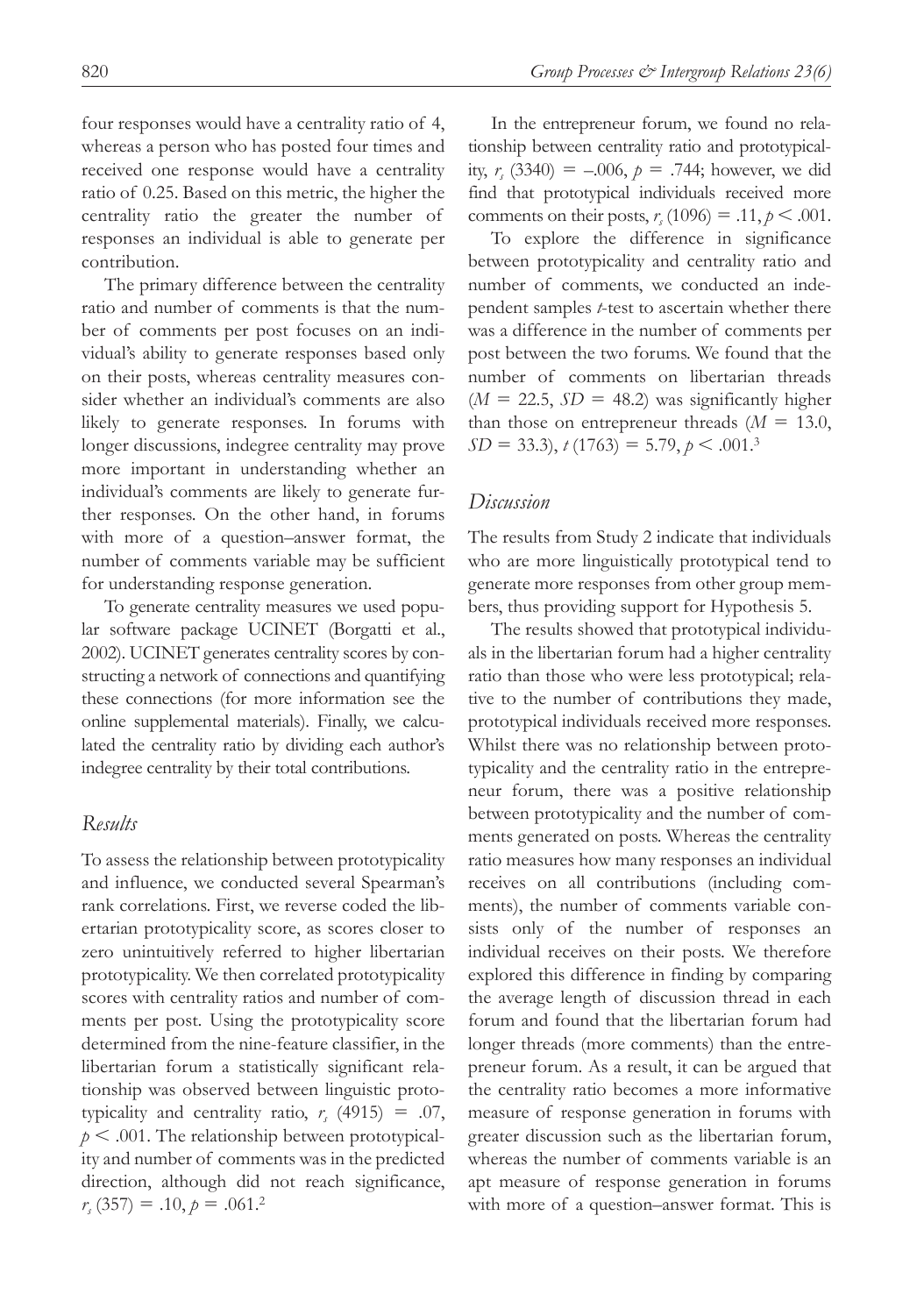because in forums with more of a question– answer format, the comments (answers) are not aimed at generating further responses. The findings outlined in Study 2 therefore make sense in light of the differing forum structures.

However, this brings us to acknowledge the limitation in using response generation as a measure of social influence within a forum. From a social identity perspective, influential individuals are those who define the group's identity as well as the normative attributes and behaviors associated with it (Hogg, 2012). Unfortunately, in online forums we do not have direct access to the perceptions of individuals who may have been influenced by a post or person yet decided not to respond. Based on this limitation, we can only consider the explicit responses in order to understand the reaction of other group members. In this study, however, we chose to measure influence via response generation without considering the content of the responses that were generated. This is in line with much of the social-networkbased approaches to the study of influence and gives us an approximate understanding of whether identity prototypicality as quantified using linguistic style is an area worth further exploration. Based on the small but significant results within this study, future work should examine this relationship with more robust and psychologically motivated measures of influence.

In order to further this line of inquiry, future research would benefit from directly analyzing the communications of others towards individuals that are more prototypical. This could be completed both qualitatively, by directly assessing how individuals respond to prototypical individuals, but also computationally using linguistic style matching techniques (LSM; Niederhoffer & Pennebaker, 2002). Previous research has highlighted that individuals with a low reputation in forums accommodate towards those with higher reputations (Jones et al., 2014). In Jones et al.'s study, reputation is a forum-specific variable and encapsulates the number of upvotes, length in community and number of posts a user has made. By combining LSM techniques with the measure of prototypicality outlined in this research, we could further test whether users accommodate towards prototypical users.

### **General Discussion**

The findings from this research illustrate the value for social scientists to explore new methods of measuring social psychological constructs and testing social psychological theory in naturally occurring online datasets. In Study 1, we show how measures of linguistic group prototypicality can be developed and validated on naturalistic data using a variety of study designs (betweengroups and within-person) and also using different datasets (Reddit, Silk Road). Further, in Study 2, our findings of the relationship between prototypicality and influence serve to criterion-validate the computational methodology, whilst also providing support for theories of social influence that have remained understudied in naturally occurring data. Whilst a plethora of research has utilized self-report survey methodology to study prototypicality and social influence in offline contexts, the primary approach to studying social influence online has focused on the structure and relationships of social groups and the position of members within these groups rather than sociocognitive processes. In the present research, we develop a method for indirectly measuring sociocognitive processes using computational methodologies and demonstrate their potential value for future research. More specifically, indirect measures of socio-cognitive processes allow us to better understand the characteristics that make individuals influential in changing social contexts. They also provide us with a means to describe influential individuals online without the circularity of describing them as influential because of their influence. For example, influential users or bloggers online have been defined by their ability to generate responses (Huffaker, 2010), the immediacy with which others respond to them (Yang et al, 2010), content similarity between responses (Huffaker, 2010), contribution of novel content (Song et al., 2007) or the number of times the user's message is shared (Cha et al., 2010). However, these metrics serve only to describe the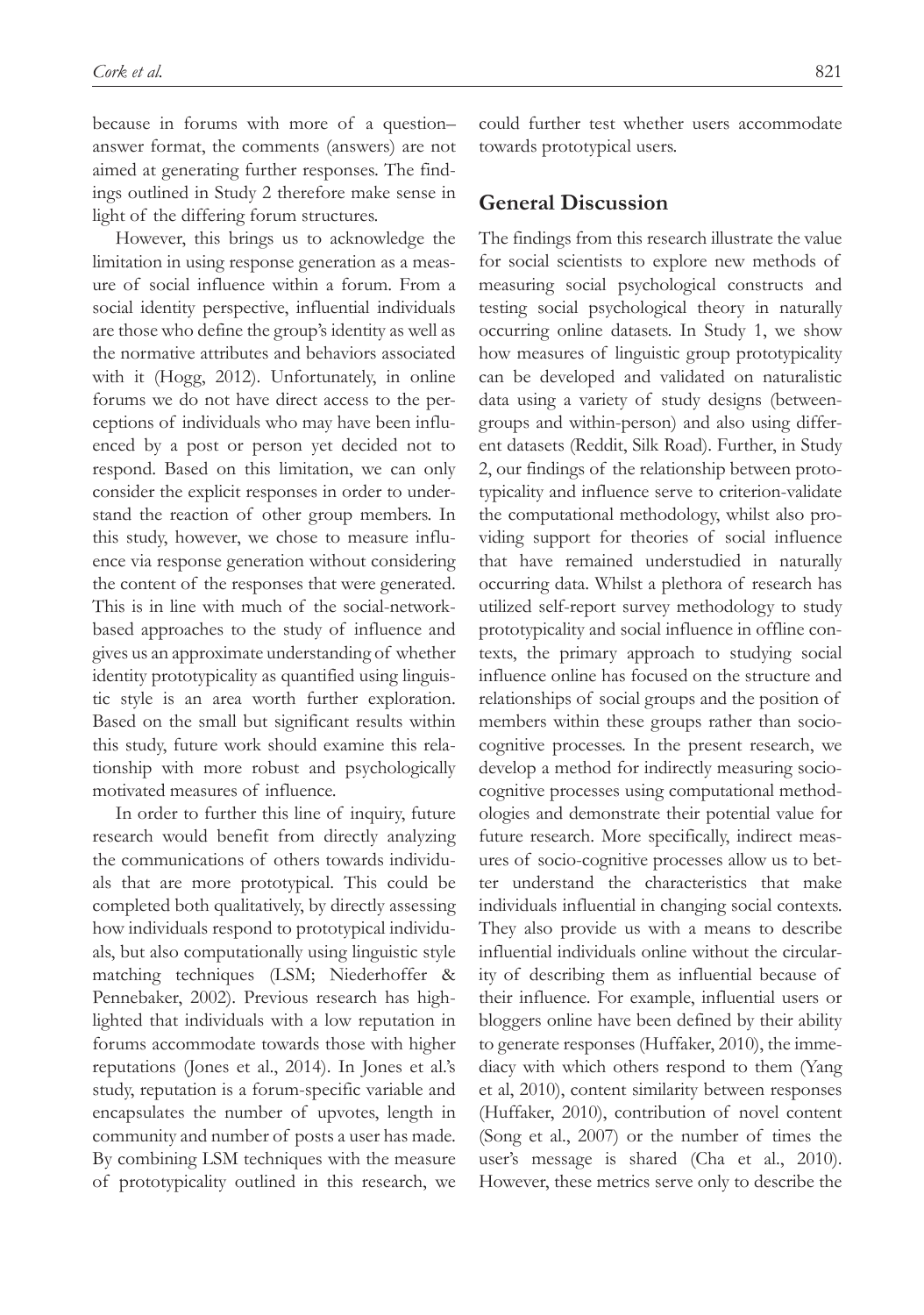behavior of influential users and their followership rather than provide an explanation of their influence based on a testable model or theory.

Interestingly, it is possible to draw parallels between the network approach to influence with how leadership and influence were originally studied within psychology. Both early leadership researchers and current network analysts approach influence research through focusing on the traits of the individuals (Judge et al., 2002) and social exchange relationships between leaders and followers (Graen & Uhl-Bien,1995; Hollander, 1980). Where social exchange theorists study the interpersonal relationship between team members and leaders (Hollander, 1992), network analysts similarly study how influencers are responded to by those around them through shares, likes, Retweets and comments. Thus, in a similar way to how psychologists came to note the importance of the group processes underlying influence, we propose that this understanding of group psychology is needed to extend the current approaches to social influence online. Moreover, in this research we provide a methodology for exploring how social psychological expertise can be used to achieve this goal.

In the present research, we have shown the value that social psychology can contribute to this topic through the creation of new theoretically based computational metrics used to study influence online. In lieu of this, future research should not shy away from creating new psychologically based metrics to better understand the behavioral metrics that have been well-researched within data science. Through gaining greater insight into the "why" of influential users, more so than just the "how", this will enable the development of more predictive models that are better able to understand online behavior.

In sum, this article provides support for using computational methodologies and naturally occurring online data to test social psychological hypotheses. Whilst it is acknowledged that the effect sizes observed are smaller than those that would be expected in more controlled environments, we nonetheless find statistically significant relationships between prototypicality and social

influence in line with findings from offline research (Hogg et al., 2012). However, we contend that there is still much research to be done in exploring how social psychological theories and measures can help to enhance the current approaches to the study of influence online. Further, we also believe that by incorporating data science approaches into psychological research more generally, these novel methodologies will enable researchers to test predictions and theories in completely new ways with real-world data. Naturally occurring online data provide a wealth of opportunity for furthering social psychological research; not only do they provide a way to observe real-world behavior on a mass scale free from demand characteristics, they also allow researchers to study longitudinal processes that may be challenging to study offline. We therefore encourage social psychologists to step forward and embrace this new era of psychological research.

#### **Authors' note**

The research data supporting this publication are openly available from the University of Exeter's institutional repository (Open Research Exeter) at: [https://](https://doi.org/10.24378/exe.2403) [doi.org/10.24378/exe.2403](https://doi.org/10.24378/exe.2403)

#### **Funding**

The authors disclosed receipt of the following financial support for the research, authorship, and/or publication of this article: This work was supported by the Engineering and Physical Sciences Research Council [EP/S001409/1, 1929614].

#### **ORCID iD**

Alicia Cork **b** <https://orcid.org/0000-0003-2892-9615>

#### **Supplemental material**

Supplemental material for this article is available online.

#### **Notes**

- 1. Posts that have been deleted or removed by moderators or users are shown as "[deleted]" or "[removed]" and are therefore easily identifiable.
- 2. The difference in degrees of freedom is due to the fact that we are only considering authors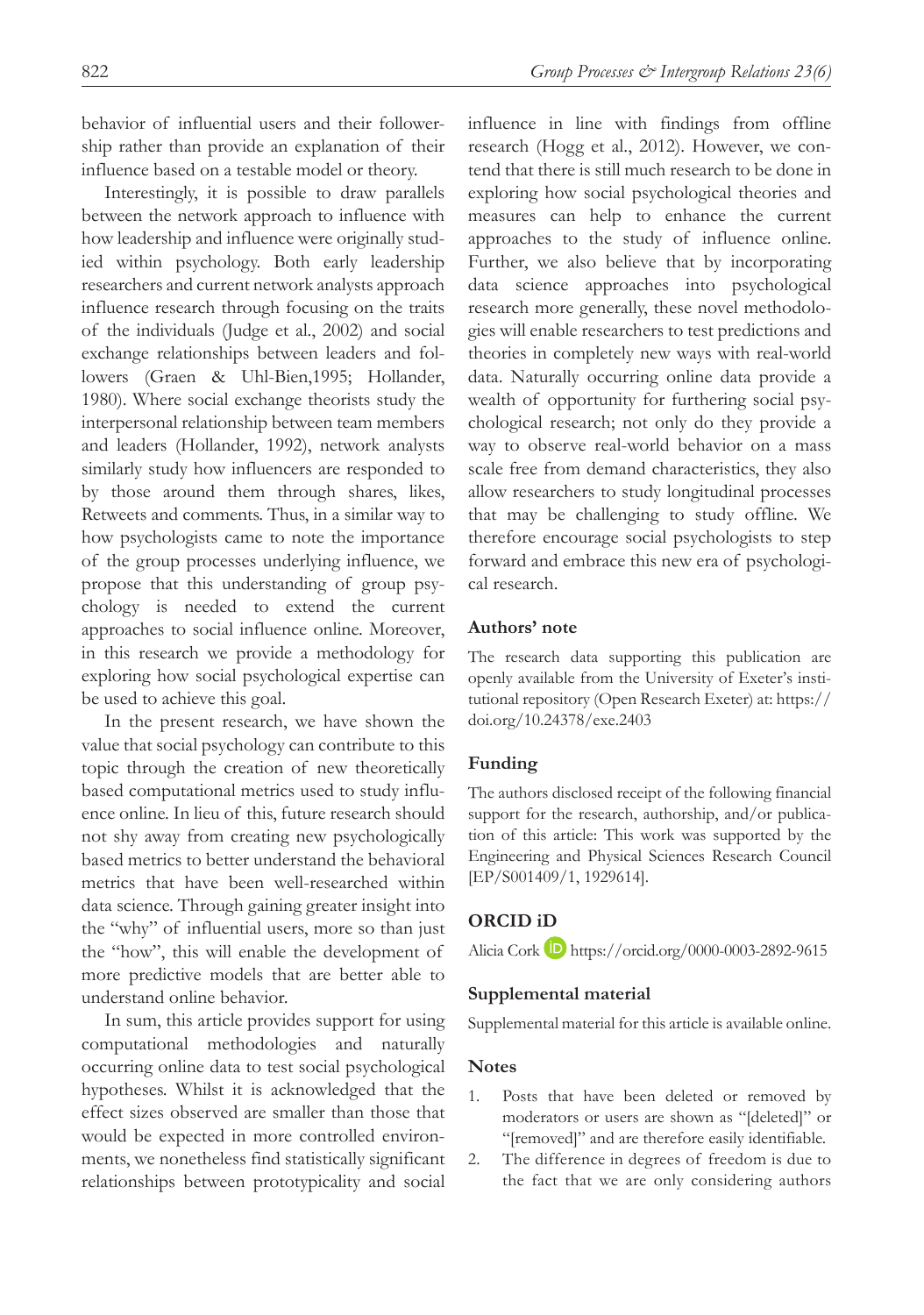who have made posts here, whereas the centrality ratio correlation included all authors (including those who only commented on others' posts).

3. The degrees of freedom here respond to the total number of posts as opposed to authors.

#### **References**

- Bäck, E. A., Bäck, H., Gustafsson Sendén, M., & Sikström, S. (2018). From I to we: Group formation and linguistic adaption in an online xenophobic forum. *Journal of Social and Political Psychology*, *6*(1), 76–91. doi:10.5964/jspp.v6i1.741
- Barratt, M. J. (2012). Silk Road: Ebay for drugs. *Addiction*, *107*(3), 683–684. [https://doi.org/10.1111/](https://doi.org/10.1111/j.1360-0443.2011.03709.x) [j.1360-0443.2011.03709.x](https://doi.org/10.1111/j.1360-0443.2011.03709.x)
- Barratt, M. J., & Aldridge, J. (2016). Everything you always wanted to know about drug cryptomarkets\* (\*but were afraid to ask). *International Journal of Drug Policy*, *35*(1), 1–6. [https://doi.](https://doi.org/10.1016/j.drugpo.2016.07.005) [org/10.1016/j.drugpo.2016.07.005](https://doi.org/10.1016/j.drugpo.2016.07.005)
- Barreto, N. B., & Hogg, M. A. (2017). Evaluation of and support for group prototypical leaders: A meta-analysis of twenty years of empirical research. *Social Influence*, *12*(1), 41–55. [https://doi.](https://doi.org/10.1080/15534510.2017.1316771) [org/10.1080/15534510.2017.1316771](https://doi.org/10.1080/15534510.2017.1316771)
- Bell, A. (1984). Language style as audience design. *Language in Society*, *13*(2), 145–204 [https://doi.](https://doi.org/10.1017/S004740450001037X) [org/10.1017/S004740450001037X](https://doi.org/10.1017/S004740450001037X)
- Borgatti, S. P., Everett, M. G., & Freeman, L. C. (2002). *UCINET for Windows: Software for social network analysis*. Analytic Technologies.
- Boyd, R. L. (2017). Psychological text analysis in the digital humanities. In S. Hai-Jew (Ed.), *Data analytics in the digital humanities* (pp. 161–189). Springer International Publishing. [https://doi.](https://doi.org/10.1007/978-3-319-54499-1_7) [org/10.1007/978-3-319-54499-1\\_7](https://doi.org/10.1007/978-3-319-54499-1_7)
- Branwen, G., Christin, N., Décary-Hétu, D., Munksgaard Andersen, R., StExo, Presidente, E., Anonymous Lau, D., Sohhlz, Kratunov, D., Cakic, V., Buskirk, V., Whom, McKenna, M., & Goode, S. (2015). *Dark Net Market archives (2011–2015)* [Data set]. Gwern.net. [https://www.gwern.net/](https://www.gwern.net/DNM-archives) [DNM-archives](https://www.gwern.net/DNM-archives)
- Cha, M., Haddadi, H., Benevenuto, F., & Gummadi, K. P. (2010). Measuring user influence in Twitter: The million follower fallacy. In *Fourth International AAAI Conference on Weblogs and Social Media*. AAAI. [https://www.aaai.org/](https://www.aaai.org/ocs/index.php/ICWSM/ICWSM10/paper/view/1538/1826) [ocs/index.php/ICWSM/ICWSM10/paper/](https://www.aaai.org/ocs/index.php/ICWSM/ICWSM10/paper/view/1538/1826) [view/1538/1826](https://www.aaai.org/ocs/index.php/ICWSM/ICWSM10/paper/view/1538/1826)
- Chung, C. K., & Pennebaker, J. W. (2019). Textual analysis. In H. Blanton, J. M. LaCroix, & G. D. Webster (Eds.), *Frontiers of social psychology: Measurement in social psychology* (pp. 153–173). Routledge/Taylor & Francis Group. [https://doi.](https://doi.org/10.4324/9780429452925-7) [org/10.4324/9780429452925-7](https://doi.org/10.4324/9780429452925-7)
- Coupland, N. (1995). Accommodation theory. In J. Verschueren, J-O. Ostrman, & J. Blommaert (Eds.), *Handbook of pragmatics* (pp. 21–26). John Benjamins.<https://doi.org/10.1075/hop.m.acc1>
- Cutler, A., Cutler, D. R., & Stevens, J. R. (2012). Random forests. In C. Zhang & Y.Q. Ma (Eds.), *Ensemble machine learning* (pp. 157–175). Springer. [http://dx.doi.org/10.1007/978-1-4419-9326-7\\_5](http://dx.doi.org/10.1007/978-1-4419-9326-7_5)
- Fielding, K. S., & Hogg, M. A. (1997). Social identity, self-categorization, and leadership: A field study of small interactive groups. *Group Dynamics: Theory, Research, and Practice*, *1*(1), 39–51. [https://doi.](https://doi.org/10.1037/1089-2699.1.1.39) [org/10.1037/1089-2699.1.1.39](https://doi.org/10.1037/1089-2699.1.1.39)
- Geurts, P., Ernst, D., & Wehenkel, L. (2006). Extremely randomized trees. *Machine Learning*, *63*(1), 3–42. <https://doi.org/10.1007/s10994-006-6226-1>
- Giessner, S. R., & van Knippenberg, D. (2008). "License to fail": Goal definition, leader group prototypicality, and perceptions of leadership effectiveness after leader failure. *Organizational Behavior and Human Decision Processes*, *105*(1), 14–35. [https://](https://doi.org/10.1016/j.obhdp.2007.04.002) [doi.org/10.1016/j.obhdp.2007.04.002](https://doi.org/10.1016/j.obhdp.2007.04.002)
- Giles, H., Coupland, J., & Coupland, N. (Eds.). (1991). *Studies in emotion and social interaction. Contexts of accommodation: Developments in applied sociolinguistics*. Cambridge University Press. [https://doi.](https://doi.org/10.1017/CBO9780511663673) [org/10.1017/CBO9780511663673](https://doi.org/10.1017/CBO9780511663673)
- Graen, G. B., & Uhl-Bien, M. (1995). Relationshipbased approach to leadership: Development of leader-member exchange (LMX) theory of leadership over 25 years: Applying a multi-level multi-domain perspective. *The Leadership Quarterly*, *6*(2), 219–247. [https://doi.org/10.1016/1048-](https://doi.org/10.1016/1048-9843(95)90036-5) [9843\(95\)90036-5](https://doi.org/10.1016/1048-9843(95)90036-5)
- Hinds, J., & Joinson, A. (2017). Radicalization, the internet and cybersecurity: Opportunities and challenges for HCI. In T. Tryfonas (Ed.), *Human Aspects of Information Security, Privacy and Trust - 5th International Conference, HAS 2017 Held as Part of HCI International 2017, Proceedings* (pp. 481–493). Lecture Notes in Computer Science (including subseries Lecture Notes in Artificial Intelligence and Lecture Notes in Bioinformatics). Springer Verlag. https:// doi.org/10.1007/978-3-319-58460-7\_33
- Hirst, G., van Dick, R., & van Knippenberg, D. (2009). A social identity perspective on leadership and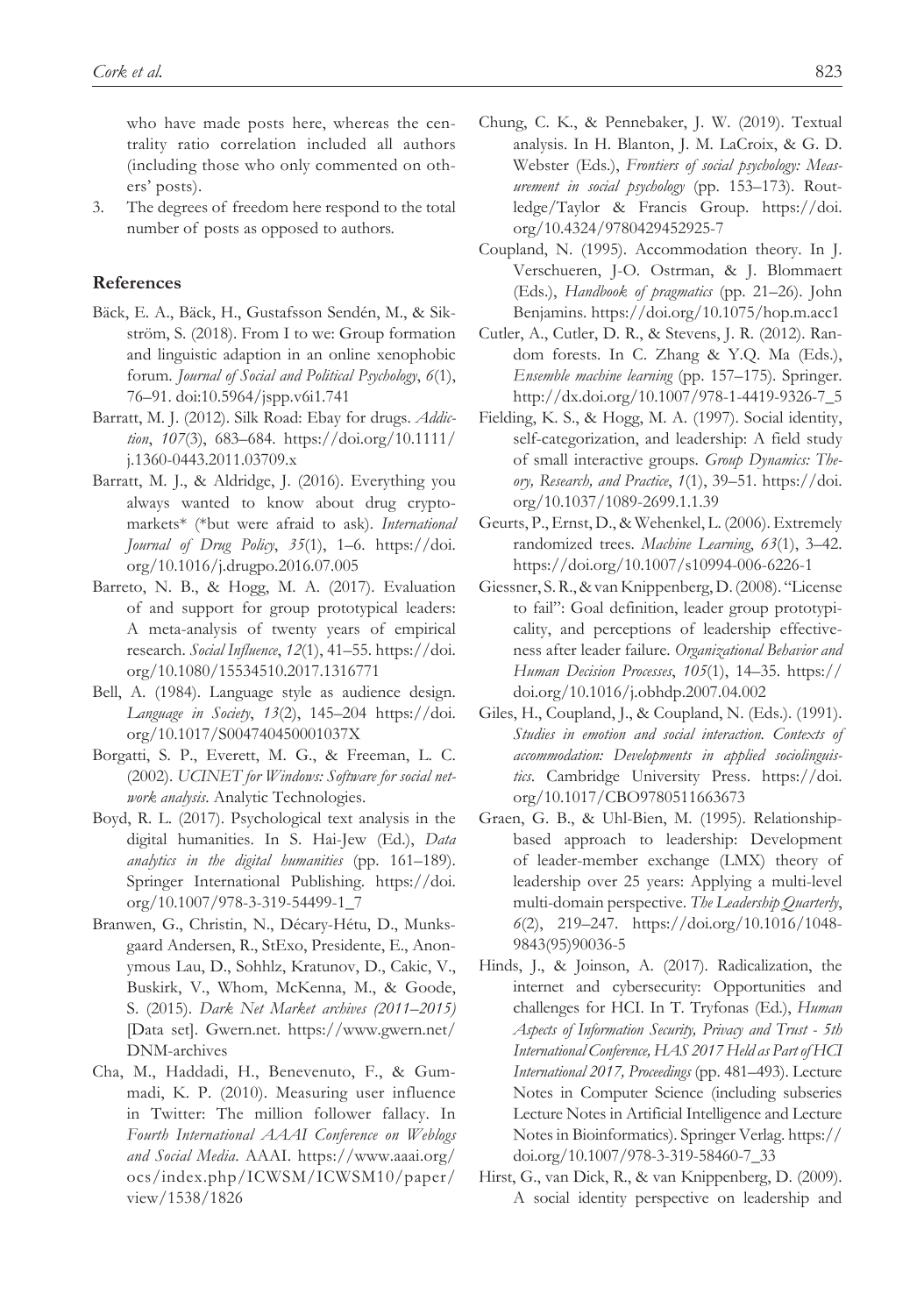employee creativity. *Journal of Organizational Behavior*, *30*(7), 963–982.<https://doi.org/10.1002/job.600>

- Hogg, M. A. (2001). A social identity theory of leadership. *Personality and Social Psychology Review*, *5*(3), 184–200. [https://doi.org/10.1207/S15327957PS](https://doi.org/10.1207/S15327957PSPR0503_1) [PR0503\\_1](https://doi.org/10.1207/S15327957PSPR0503_1)
- Hogg, M. A. (2012). Uncertainty-identity theory. In P. A. M. Van Lange, A. W. Kruglanski, & E. T. Higgins (Eds.), *Handbook of theories of social psychology* (pp. 62–80). SAGE. [https://doi.](https://doi.org/10.4135/9781446249222.n29) [org/10.4135/9781446249222.n29](https://doi.org/10.4135/9781446249222.n29)
- Hogg, M. A., & Reid, S. A. (2006). Social identity, selfcategorization, and the communication of group norms. *Communication Theory*, *16*(1), 7–30. [https://](https://doi.org/10.1111/j.1468-2885.2006.00003.x) [doi.org/10.1111/j.1468-2885.2006.00003.x](https://doi.org/10.1111/j.1468-2885.2006.00003.x)
- Hogg, M. A., & van Knippenberg, D. (2003). Social identity and leadership processes in groups. *Advances in Experimental Social Psychology*, *35*(1), 1–52. [https://](https://doi.org/10.1016/S0065-2601(03)01001-3) [doi.org/10.1016/S0065-2601\(03\)01001-3](https://doi.org/10.1016/S0065-2601(03)01001-3)
- Hogg, M. A., van Knippenberg, D., & Rast, D. E., III (2012). The social identity theory of leadership: Theoretical origins, research findings, and conceptual developments. *European Review of Social Psychology*, *23*(1), 258–304. [https://doi.org/10.10](https://doi.org/10.1080/10463283.2012.741134) [80/10463283.2012.741134](https://doi.org/10.1080/10463283.2012.741134)
- Hollander, E. P. (1980). Leadership and social exchange processes. In *Social exchange* (pp. 103– 118). Springer. [https://doi.org/10.1007/978-1-](https://doi.org/10.1007/978-1-4613-3087-5_5) [4613-3087-5\\_5](https://doi.org/10.1007/978-1-4613-3087-5_5)
- Hollander, E. P. (1992). Leadership, followership, self, and others. *The Leadership Quarterly*, *3*(1), 43–54. [https://doi.org/10.1016/1048-9843\(92\)90005-Z](https://doi.org/10.1016/1048-9843(92)90005-Z)
- Huffaker, D. (2010). Dimensions of leadership and social influence in online communities. *Human Communication Research*, *36*(4), 593–617. [https://](https://doi.org/10.1111/j.1468-2958.2010.01390.x) [doi.org/10.1111/j.1468-2958.2010.01390.x](https://doi.org/10.1111/j.1468-2958.2010.01390.x)
- Jones, S., Cotterill, R., Dewdney, N., Muir, K., & Joinson, A. (August, 2014). *Finding Zelig in text: A measure for normalising linguistic accommodation*. Paper presented at 25th International Conference on Computational Linguistics, Dublin, UK (pp. 455–465). [https://](https://www.aclweb.org/anthology/C14-1044) [www.aclweb.org/anthology/C14-1044](https://www.aclweb.org/anthology/C14-1044)
- Judge, T. A., Bono, J. E., Ilies, R., & Gerhardt, M. W. (2002). Personality and leadership: A qualitative and quantitative review. *Journal of Applied Psychology*, *87*(4), 765. <https://doi.org/10.1037/0021-9010.87.4.765>
- Klein, O., Spears, R., & Reicher, S. (2007). Social identity performance: Extending the strategic side of SIDE. *Personality and Social Psychology Review*, *11*(1), 28–45. <https://doi.org/10.1177/1088868306294588>
- Koschate, M., Dickens, L., Stuart, A., Naserian, E., Russo, A., & Levine, M. (2019). *Predicting a salient*

*social identity from linguistic style*. PsyArXiv. [https://](https://doi.org/10.31234/osf.io/zkunh) [doi.org/10.31234/osf.io/zkunh](https://doi.org/10.31234/osf.io/zkunh)

- Kuhn, M., & Johnson, K. (2013). *Applied predictive modeling* (*Vol. 26*). Springer. [https://doi.](https://doi.org/10.1007/978-1-4614-6849-3) [org/10.1007/978-1-4614-6849-3](https://doi.org/10.1007/978-1-4614-6849-3)
- Larrimore, L., Jiang, L., Larrimore, J., Markowitz, D., & Gorski, S. (2011). Peer to peer lending: The relationship between language features, trustworthiness, and persuasion success. *Journal of Applied Communication Research*, *39*(1), 19–37. [https://doi.](https://doi.org/10.1080/00909882.2010.536844) [org/10.1080/00909882.2010.536844](https://doi.org/10.1080/00909882.2010.536844)
- Löckenhoff, C. E., Costa Jr, P. T., & Lane, R. D. (2008). Age differences in descriptions of emotional experiences in oneself and others. *The Journals of Gerontology Series B: Psychological Sciences and Social Sciences*, *63*(2), 92–99. [https://doi.org/10.1093/](https://doi.org/10.1093/geronb/63.2.P92) [geronb/63.2.P92](https://doi.org/10.1093/geronb/63.2.P92)
- Maddox, A., Barratt, M. J., Allen, M., & Lenton, S. (2016). Constructive activism in the dark web: Cryptomarkets and illicit drugs in the digital "demimonde". *Information, Communication & Society*, *19*(1), 111–126. [https://doi.org/10.1080/136](https://doi.org/10.1080/1369118X.2015.1093531) [9118X.2015.1093531](https://doi.org/10.1080/1369118X.2015.1093531)
- Mairesse, F., Walker, M. A., Mehl, M. R., & Moore, R. K. (2007). Using linguistic cues for the automatic recognition of personality in conversation and text. *Journal of Artificial Intelligence Research*, *30*, 457–500.<https://doi.org/10.1613/jair.2349>
- Massanari, A. L. (2016). Contested play: The culture and politics of reddit bots. In *Socialbots and their friends* (pp. 126–143). Routledge.
- Masson, K., & Bancroft, A. (2018). "Nice people doing shady things": Drugs and the morality of exchange in the darknet cryptomarkets. *International Journal of Drug Policy*, *58*(1), 78–84. [https://](https://doi.org/10.1016/j.drugpo.2018.05.008) [doi.org/10.1016/j.drugpo.2018.05.008](https://doi.org/10.1016/j.drugpo.2018.05.008)
- Mislove, A. E. (2009). *Online social networks: Measurement, analysis, and applications to distributed information systems* [Doctoral Dissertation, Rice University]. Rice Scholarship. [https://scholarship.rice.edu/](https://scholarship.rice.edu/handle/1911/61861) [handle/1911/61861](https://scholarship.rice.edu/handle/1911/61861).
- Munger, T., & Zhao, J. (2015). Identifying influential users in on-line support forums using topical expertise and social network analysis. In J. Pei, F. Silvestri, & J. Tang (Eds.), *2015 IEEE/ACM International Conference on Advances in Social Networks Analysis and Mining (ASONAM)* (pp. 721–728). Association for Computing Machinery. [https://](https://doi.org/10.1145/2808797.2810059) [doi.org/10.1145/2808797.2810059](https://doi.org/10.1145/2808797.2810059).
- Munksgaard, R., & Demant, J. (2016). Mixing politics and crime: The prevalence and decline of political discourse on the cryptomarket. *International*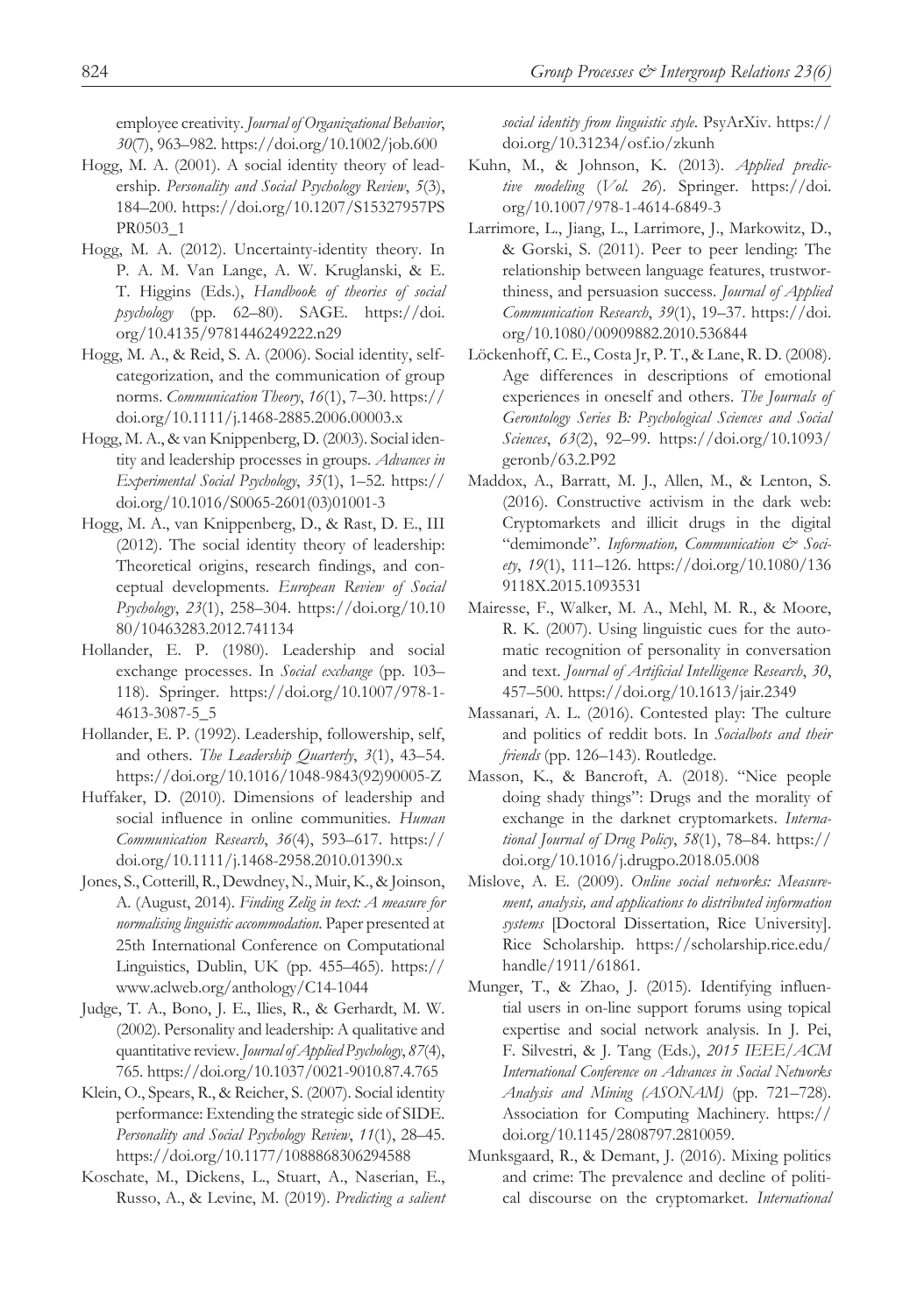*Journal of Drug Policy*, *35*(1), 77–83. [https://doi.](https://doi.org/10.1016/j.drugpo.2016.04.021) [org/10.1016/j.drugpo.2016.04.021](https://doi.org/10.1016/j.drugpo.2016.04.021)

- Nelson, S. K., Robbins, M. L., Andrews, S. E., & Sweeny, K. (2017). Disrupted transition to parenthood: Gender moderates the association between miscarriage and uncertainty about conception. *Sex Roles*, *76*(5), 380–392. [https://doi.](https://doi.org/10.1007/s11199-015-0564-z) [org/10.1007/s11199-015-0564-z](https://doi.org/10.1007/s11199-015-0564-z)
- Newman, M. L., Groom, C. J., Handelman, L. D., & Pennebaker, J. W. (2008). Gender differences in language use: An analysis of 14,000 text samples. *Discourse Processes*, *45*(3), 211–236. [https://doi.](https://doi.org/10.1080/01638530802073712) [org/10.1080/01638530802073712](https://doi.org/10.1080/01638530802073712)
- Nguyen, D., Doğruöz, A. S., Rosé, C. P., & de Jong, F. (2016). Computational sociolinguistics: A survey. *Computational Linguistics*, *42*(3), 537–593. [https://](https://doi.org/10.1162/COLI_a_00258) [doi.org/10.1162/COLI\\_a\\_00258](https://doi.org/10.1162/COLI_a_00258)
- Niederhoffer, K. G., & Pennebaker, J. W. (2002). Linguistic style matching in social interaction. *Journal of Language and Social Psychology*, *21*(4), 337–360. <https://doi.org/10.1177/026192702237953>
- Peng, S., Zhou, Y., Cao, L., Yu, S., Niu, J., & Jia, W. (2018). Influence analysis in social networks: A survey. *Journal of Network and Computer Applications*, *106*, 17–32. [https://doi.org/10.1016/j.](https://doi.org/10.1016/j.jnca.2018.01.005) [jnca.2018.01.005](https://doi.org/10.1016/j.jnca.2018.01.005)
- Pennebaker Conglomerates Inc. (2017) *LIWC 2015: How it works*. LIWC.wpengine.com. [https://liwc.](https://liwc.wpengine.com/how-it-works/) [wpengine.com/how-it-works/](https://liwc.wpengine.com/how-it-works/)
- Pennebaker, J. W., Boyd, R. L., Jordan, K., & Blackburn, K. (2015). *The development and psychometric properties of LIWC2015*. University of Texas at Austin.<https://doi.org/10.15781/T29G6Z>
- Pennebaker, J. W., Slatcher, R. B., & Chung, C. K. (2005). Linguistic markers of psychological state through media interviews: John Kerry and John Edwards in 2004, Al Gore in 2000. *Analyses of Social Issues and Public Policy*, *5*(1), 197–204. [https://](https://doi.org/10.1111/j.1530-2415.2005.00065.x) [doi.org/10.1111/j.1530-2415.2005.00065.x](https://doi.org/10.1111/j.1530-2415.2005.00065.x)
- Petrie, K. J., Pennebaker, J. W., & Sivertsen, B. (2008). Things we said today: A linguistic analysis of the Beatles. *Psychology of Aesthetics, Creativity, and the Arts*, *2*(4), 197.<https://doi.org/10.1037/a0013117>
- Platow, M. J., & van Knippenberg, D. (2001). A social identity analysis of leadership endorsement: The effects of leader ingroup prototypicality and distributive intergroup fairness. *Personality and Social Psychology Bulletin*, *27*, 1508–1519. [https://doi.](https://doi.org/10.1177/01461672012711011) [org/10.1177/01461672012711011](https://doi.org/10.1177/01461672012711011)
- Postmes, T., Spears, R., Sakhel, K., & De Groot, D. (2001). Social influence in computer-mediated

communication: The effects of anonymity on group behavior. *Personality and Social Psychology Bulletin*, *27*(10), 1243–1254. [https://doi.](https://doi.org/10.1177/01461672012710001) [org/10.1177/01461672012710001](https://doi.org/10.1177/01461672012710001)

- Razaque, A., Rizvi, S., Almiani, M., & Al Rahayfeh, A. (2019). State-of-art review of information diffusion models and their impact on social network vulnerabilities. *Journal of King Saud University-Computer and Information Sciences*. Advance online publication. [https://doi.org/10.1016/j.](https://doi.org/10.1016/j.jksuci.2019.08.008) [jksuci.2019.08.008](https://doi.org/10.1016/j.jksuci.2019.08.008)
- Reicher, S. D., Spears, R., & Postmes, T. (1995). A social identity model of deindividuation phenomena. *European Review of Social Psychology*, *6*(1), 161–198. <https://doi.org/10.1080/14792779443000049>
- Schilling-Estes, N. (2002). Investigating stylistic variation. In J. K. Chambers, P. Trudgill, & N. Schilling-Estes (Eds.), *The handbook of language variation and change* (pp. 375–401). Blackwell. [https://doi.](https://doi.org/10.1111/b.9781405116923.2003.00022.x) [org/10.1111/b.9781405116923.2003.00022.x](https://doi.org/10.1111/b.9781405116923.2003.00022.x)
- Schwartz, H. A., Eichstaedt, J. C., Kern, M. L., Dziurzynski, L., Ramones, S. M., Agrawal, M., & Ungar, L. H. (2013). Personality, gender, and age in the language of social media: The openvocabulary approach. *PLoS One*, *8*(9). [http://dx](http://dx.doi.org/10.1371/journal.pone.0073791) [.doi.org/10.1371/journal.pone.0073791](http://dx.doi.org/10.1371/journal.pone.0073791)
- Song, X., Chi, Y., Hino, K., & Tseng, B. (2007). Identifying opinion leaders in the blogosphere. *Proceedings of the Sixteenth ACM Conference on Information and Knowledge Management* (pp. 971–974). Association for Computing Machinery. [https://doi.](https://doi.org/10.1145/1321440.1321588) [org/10.1145/1321440.1321588](https://doi.org/10.1145/1321440.1321588)
- Sylwester, K., & Purver, M. (2015). Twitter language use reflects psychological differences between Democrats and Republicans. *Public Library of Science One*, *10*(9), e0137422. [https://doi.org/10.1371/jour](https://doi.org/10.1371/journal.pone.0137422)[nal.pone.0137422](https://doi.org/10.1371/journal.pone.0137422)
- Tajfel, H. (1974). Social identity and intergroup behaviour. *Information (International Social Science Council)*, *13*(2), 65–93. [https://doi.org/10.1177](https://doi.org/10.1177/053901847401300204) [/053901847401300204](https://doi.org/10.1177/053901847401300204)
- Tausczik, Y. R., & Pennebaker, J. W. (2010). The psychological meaning of words: LIWC and computerized text analysis methods. *Journal of Language and Social Psychology*, *29*(1), 24–54. [https://doi.](https://doi.org/10.1177/0261927X09351676) [org/10.1177/0261927X09351676](https://doi.org/10.1177/0261927X09351676)
- Toma, C. L., & D'Angelo, J. D. (2015). Tell-tale words: Linguistic cues used to infer the expertise of online medical advice. *Journal of Language and Social Psychology*, *34*(1), 25–45. [https://doi.](https://doi.org/10.1177/0261927X14554484) [org/10.1177/0261927X14554484](https://doi.org/10.1177/0261927X14554484)